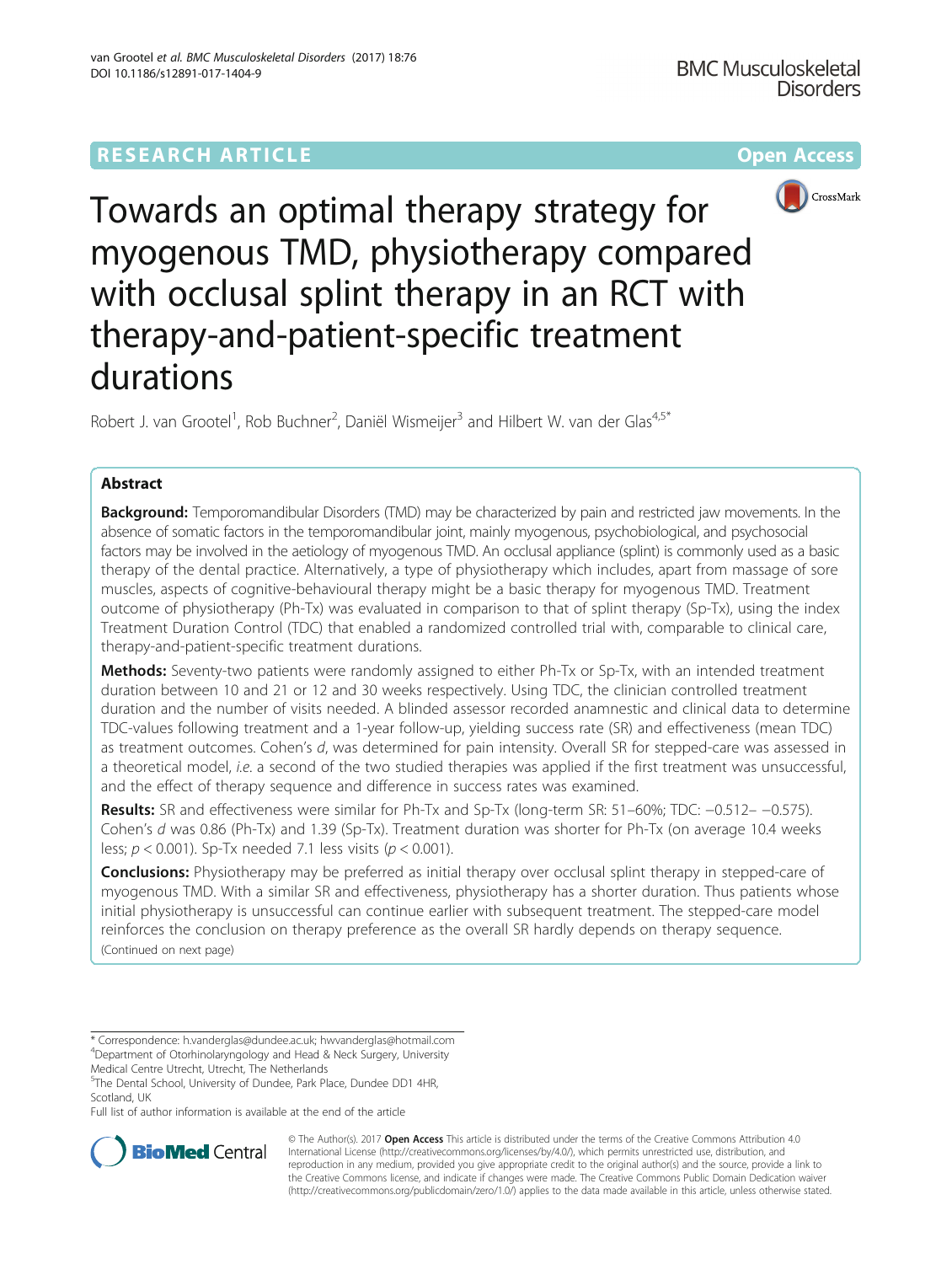#### (Continued from previous page)

Trial registration: [isrctn.com/ISRCTN17469828](http://www.isrctn.com/ISRCTN17469828). Retrospectively registered: 11/11/2016

Keywords: Temporomandibular disorders, Myofascial pain syndrome, Randomized controlled trial, Stepped-care, Medical decision, Physiotherapy, Occlusal splint

## Background

Temporomandibular Disorders (TMD) is a collective term embracing a number of clinical problems including conditions of the masticatory musculature, the temporomandibular joint and associated structures, or both [\[1](#page-15-0)]. These disorders are characterized by pain and restricted jaw movements. Inter-therapy outcome was studied for a basic type of TMD. To that end, patients were selected who have muscle disorders alone, corresponding to the myofascial subtype according to the Research Diagnostic Criteria, RDC/TMD [\[2](#page-15-0)], further denoted as myogenous TMD.

In the absence of somatic factors in the temporomandibular joint, mainly myogenous, psychobiological, and psychosocial factors may be involved in the aetiology of myogenous TMD [[3, 4](#page-15-0)]. Regarding myogenous factors, external events, for example, trauma, may initiate peripheral sensitization of nociceptors in the masticatory muscles [[5](#page-15-0)]. Psychobiological factors include those related to central sensitization and dysfunctional descending pain modulation [[3, 5, 6\]](#page-15-0). Psychosocial factors related to stress, emotion and somatic awareness interact with psychobiological factors [[3, 4](#page-15-0)].

Therapy with an occlusal appliance (splint) is commonly used as a basic TMD treatment in the dental practice [[7](#page-15-0)]. An occlusal splint will alter afferent activity from intra-oral tissues by covering teeth and providing pressure on intra-oral tissues. Furthermore, an occlusal splint alters the position of the temporomandibular joint by increasing the vertical dimension of the mouth. In motor control, a splint changes activity patterns of the jaw closing muscles during clenching [\[8, 9\]](#page-15-0). As splint therapy is not specific, the mechanisms underlying its effectiveness are not well understood [[10, 11\]](#page-15-0). In view of aetiology, a type of physiotherapy which includes, apart from massage of sore muscles, aspects of cognitivebehavioural therapy, might be a basic therapy for myogenous TMD rather than splint therapy. Regarding other features, the extent of a patient's active participation is larger for physiotherapy. Furthermore, patients whose physiotherapy is ended successfully have learned techniques to avoid stress and to relieve pain, which can be used if they feel a need afterwards. Such techniques may avoid the need of using an intra-oral appliance in the long-term. It is therefore of interest to compare treatment outcome of physiotherapy to that of splint therapy.

The effectiveness of occlusal splint therapy has previously been compared with other therapies or conditions using traditional Randomized Controlled Trials (RCTs), with a constant period of treatment of 6 weeks to 3 months [[12](#page-16-0)–[18](#page-16-0)]. In clinical care, however, the duration of treatment varies as it depends on the type of therapy as well as on a patient's speed of recovery. When therapies of TMD differ in mean duration, a constant period of evaluation might influence an assessment of success rate and effectiveness. A short period will favour short therapies whereas a long period might be disadvantageous by including post-treatment changes in the outcome.

For example, when a therapy with a mean duration of 2 months, is arbitrarily ended after 1 month for evaluation, it will be unsuccessful in those patients who respond so slowly that a residual level of signs and symptoms of TMD is not reached after 1 month. Part of these patients will attain a residual level with a longer treatment. Hence, the percentage of successful treatments across the entire patient sample of a therapy (success rate) will be biased towards a smaller value when therapy evaluation is carried out before treatments have been completed. An early evaluation also yields a smaller improvement in an outcome variable, for example pain intensity, of slowly responding patients. Hence, therapy effectiveness which is related to the degree of improvement averaged across the entire patient sample, will then be biased towards a smaller value. When two therapies, A and B, are both arbitrarily evaluated after a relatively long period, for example 3 months, while the mean duration of these therapies is 1 and 2 months respectively, the therapy outcome might be confounded by spontaneous changes in signs or symptoms that are unrelated to these therapies, between month 1 and 3 (therapy  $A$ ) and between month 2 and 3 (therapy B). If a spontaneous change occurred in the same direction for both therapies (a continuous increase or decrease respectively), this change may be larger for therapy A with a post-treatment interval of 2 months than for therapy  $B$  with an interval of 1 month. If chance fluctuations were involved, the incidence of these may depend on the duration of the post-treatment interval and thus differ between therapies  $A$  and  $B$ . One might argue that chance fluctuations will be diminished by averaging across a patient sample. However, this diminution will be imperfect because patient samples have a limited size. Hence, spontaneous changes may cause artifactual differences between therapies in success rate or effectiveness when unequal post-treatment intervals are involved.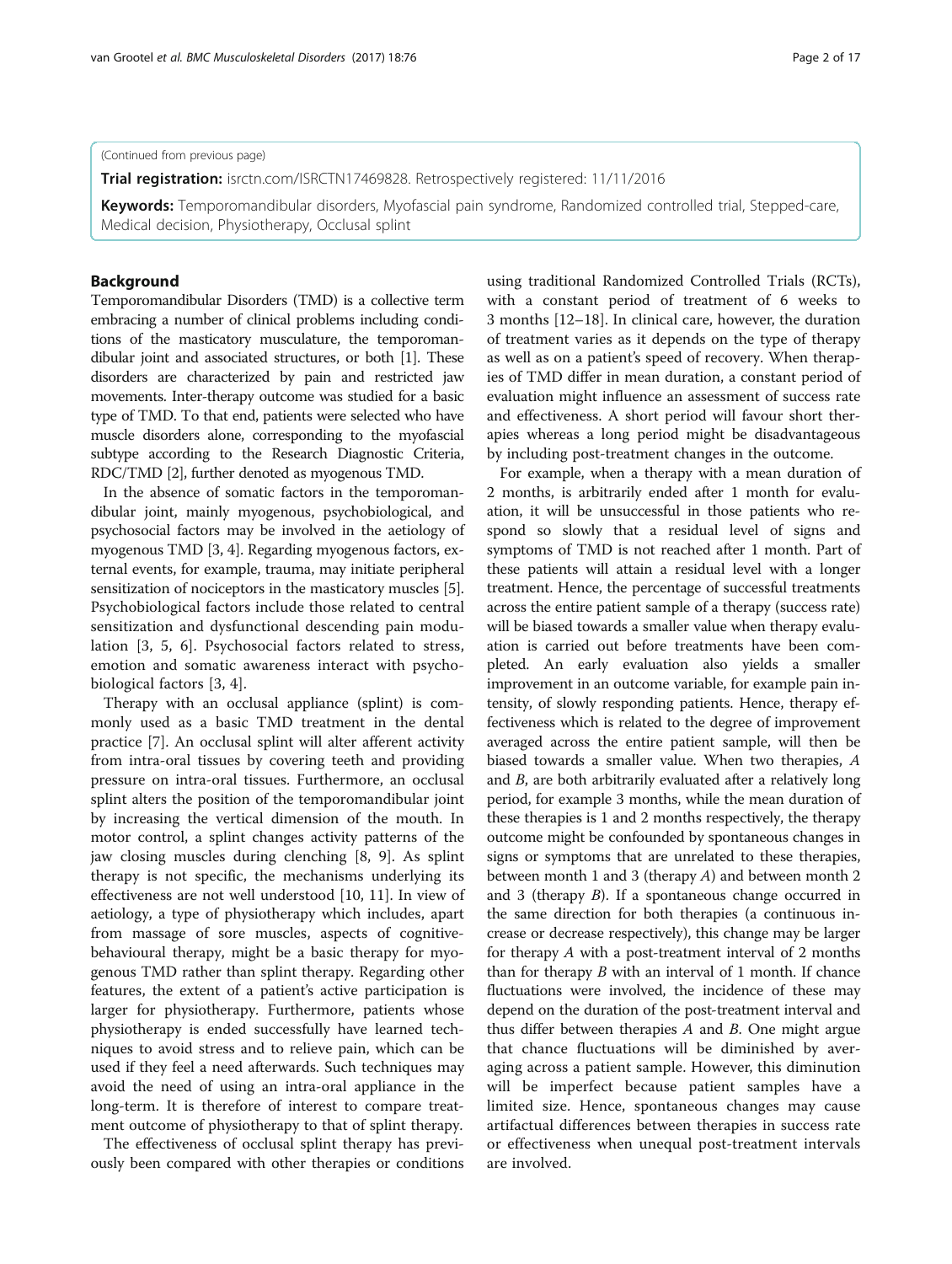Thus allowing a therapy-and-patient-specific variation of treatment duration in RCTs will comply with clinical care, and enables an unbiased comparison of the therapeutic potential of different therapies. Such a type of RCT can be applied straightforwardly to nonlife threatening disorders like TMD. In contrast to an RCT with variable treatment duration, a traditional RCT does further not provide information on the therapy duration and number of visits needed in individual patients. This information is of interest for a complete costs-effectiveness-analysis, and for attaining an optimal therapy strategy for myogenous TMD as outlined below.

The first aim of the present study was to evaluate treatment outcome of physiotherapy in comparison to that of splint therapy of myogenous TMD, using the index 'Treatment Duration Control' (TDC) for enabling an RCT with a therapy-and-patient-dependent number of visits and treatment duration [\[19\]](#page-16-0). All three features of treatment outcome have been addressed, *i.e.* (1) the time and number of visits needed to decide whether a patient's treatment is either successful or unsuccessful, (2) success rate, and (3) therapy effectiveness (cf. Methods).

Whereas a multi-therapy modality is most appropriate for patients having TMD as well as major psychological problems, a single form of treatment each time is indicated for most TMD categories [\[20](#page-16-0)]. A single treatment modality could be applied, i.e. either physiotherapy or splint therapy, as patients with mainly basic signs and symptoms of myogenous TMD were selected (cf. Methods). However, like in common clinical care, an initial treatment became unsuccessful in a substantial fraction of the patients (cf. [Results](#page-8-0)). Because myogenous TMD is a non-life threatening disorder, a trajectory of stepped-care is possible to increase the overall success rate. A trajectory starts with a first type of therapy which, if not successful, is followed by a second type. Patients whose physiotherapy was unsuccessful in the present study continued with splint therapy and reversely. The overall success rate of a trajectory may depend on (i) the therapies' success rate when applied separately, (ii) their sequence of successive application, and (iii) a possible effect on the success rate of a subsequent therapy by the preceding one. The influence of these factors has been examined by using a theoretical stepped-care model.

The second aim of the study was to examine whether physiotherapy or splint therapy may be preferred as an initial treatment in stepped-care. To that end, all features of therapy outcome were considered as well as outcomes of the stepped-care model. A preliminary report has been published previously, in which patient samples and the validation of TDC were not completed yet [[21\]](#page-16-0).

## **Methods**

## **Patients**

The study was carried out in compliance with the Helsinki Declaration, and approved by the University Ethics Committee and the Board of Developmental Medicine in the Netherlands (reference: OG/93/002). The myogenous TMD patients were either referred to the Department in Utrecht (85%) or recruited directly from general dental and medical practitioners (15%). Recruitment, interventions and follow-ups occurred between April 1993 and March 2000.

Out of 2078 patients, 187 patients (9%) were selected who had solely myogenous TMD, using stringent criteria. From these eligible patients, 37 patients (20%; nine males and 28 females) declined participation, mainly because of time and distance reasons. The remaining 150 patients gave informed consent of which 60 patients who had pronounced occlusal interferences participated in an RCT with other interventions (see below), and 90 patients without pronounced occlusal interferences enrolled in the present study. The current procedures were completed by 72 out of 90 patients, 37 patients for physiotherapy and 35 ones for splint therapy. Hence, 18 out of 90 patients (20%) became dropouts (ten patients for physiotherapy and eight patients for splint therapy, Fig. [1](#page-3-0)) at various stages of the procedure, for the following reasons: (1) the threshold of signs and symptoms was not met at the start of treatment (one patient assigned to physiotherapy), (2) problems with complying to appointments (work situation, distance), and (3) not able to complete treatment according to the protocol (medical co-intervention, co-morbidity, acute dramatic life events).

Assuming a mean baseline level of pain intensity of 30.6 mm on a 100 mm VAS for TMD [\[22\]](#page-16-0), an SD of 19.0, and a reduction of the mean level of 35%, yielded an estimated sample size of 50 patients in each group to achieve a power of 0.80 at a level of type I errors of 5%. Considering the number of complying patients, the power has been calculated post-hoc for two types of outcome variables (cf. [Results](#page-8-0) and Additional file [1](#page-15-0), 'Posthoc power analysis on measures of effectiveness').

As outlined in our previous study on pain patterns from the same patients [\[23](#page-16-0)], RDC/TMD [\[2](#page-15-0)] was followed to select group Ia and Ib patients (myofascial pain) while excluding group II (disk displacement of the Temporomandibular joint) and group III (arthralgia, arthritis, arthrosis). Patients with mainly basic signs and symptoms of myogenous TMD were selected, i.e. patients without possibly confounding influences from the temporomandibular joint, dental anomalies, major psycho-social factors, or factors affecting general health [[23\]](#page-16-0). A specific exclusion criterion was previous treatment with an occlusal splint, occlusal adjustment, or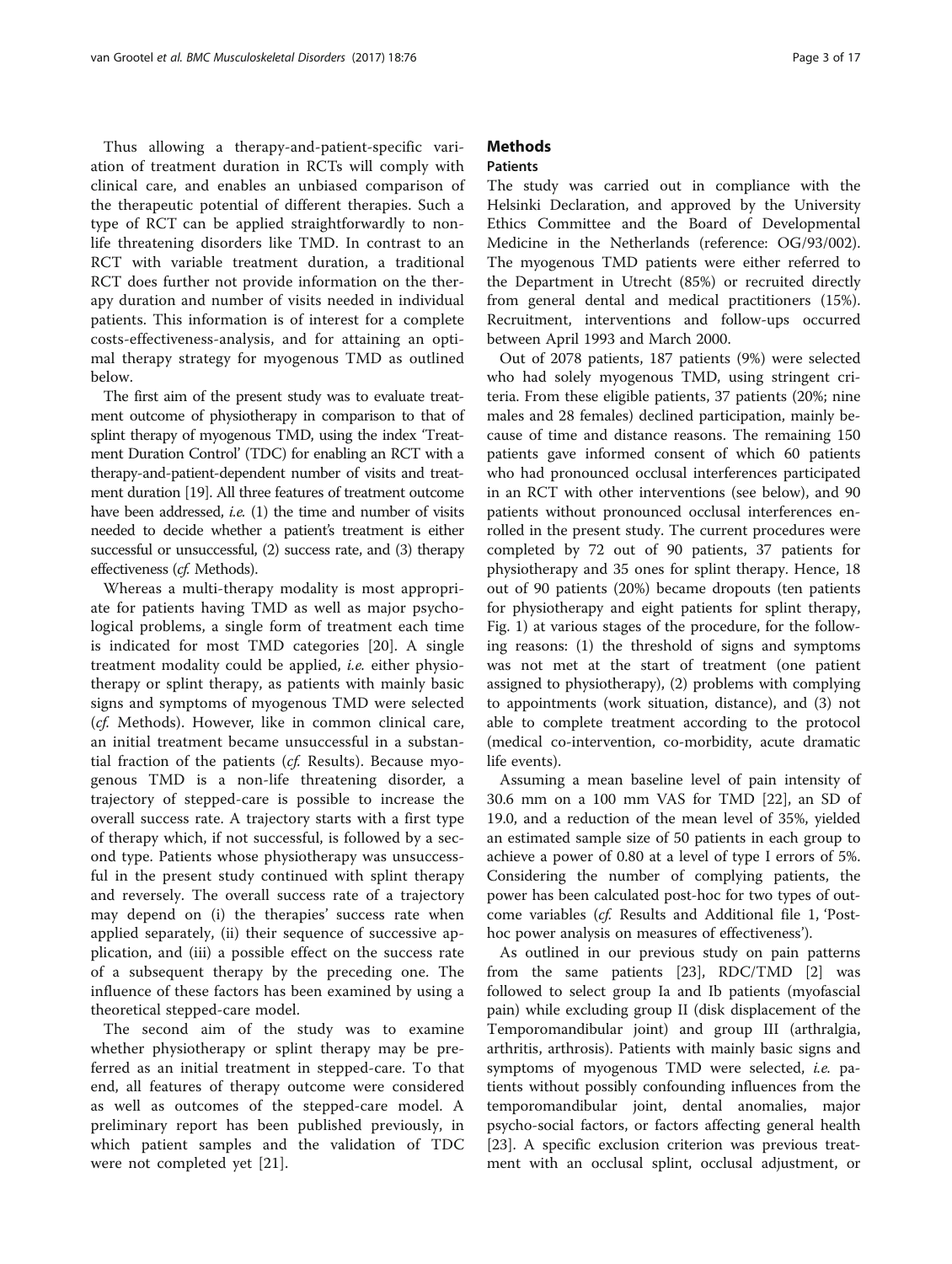physiotherapy of the masticatory system. Patients who had other treatments for pain (also orofacial pain) more recent than a year, were also excluded. Regarding major psycho-social factors, patients with a recent dramatic life event (details, see ref [[23](#page-16-0)]) and/or psychotherapy and/or use of psycho-medication, were excluded to avoid a possible influence of extremely large levels and fluctuations of stress and/or an influence of types of medication, which might overshadow the treatment effect of physiotherapy or splint therapy. Hence, while stress which is related to common daily activities was still possible, the effect of physiotherapy or splint therapy on myogenous TMD may then be more related to myogenous and psychobiological factors. Table [1](#page-4-0) shows pre-treatment values of demographic and clinical variables. The pretreatment values of psychosocial variables, including those related to anxiety, depression, health locus of control and coping style have been reported previously [[23\]](#page-16-0).

The aetiologic significance of occlusal interferences in the dentition has been questioned because of weak associations between such interferences and TMD in general

[[24\]](#page-16-0). However, apart from critical considerations on the dental literature about the relationship of occlusion and myogenous orofacial pain, some well controlled clinical and experimental studies are in favour of a possible aetiologic role of occlusal interferences in myogenous TMD [\[25\]](#page-16-0). Patients with pronounced occlusal interferences were therefore excluded in the present study for diminishing the influence of a possibly confounding factor, using as exclusion criteria: (1) a forward sliding of at least 2 mm and/or lateral sliding of at least 1 mm with respect to centric occlusion; and (2) an interference on the non-active side that is not accompanied with contact on the active side.

## Procedures between intake and start of treatment

At the initial visit, eligible patients were informed about a study on treatment effect. The project funded travel costs, costs of treatment if needed, and costs of, for example, baby-sitting for follow-up visits. All participants were informed in a standardized way about TMD as being a non-life threatening disorder with a lack of an



<span id="page-3-0"></span>van Grootel et al. BMC Musculoskeletal Disorders (2017) 18:76 Page 4 of 17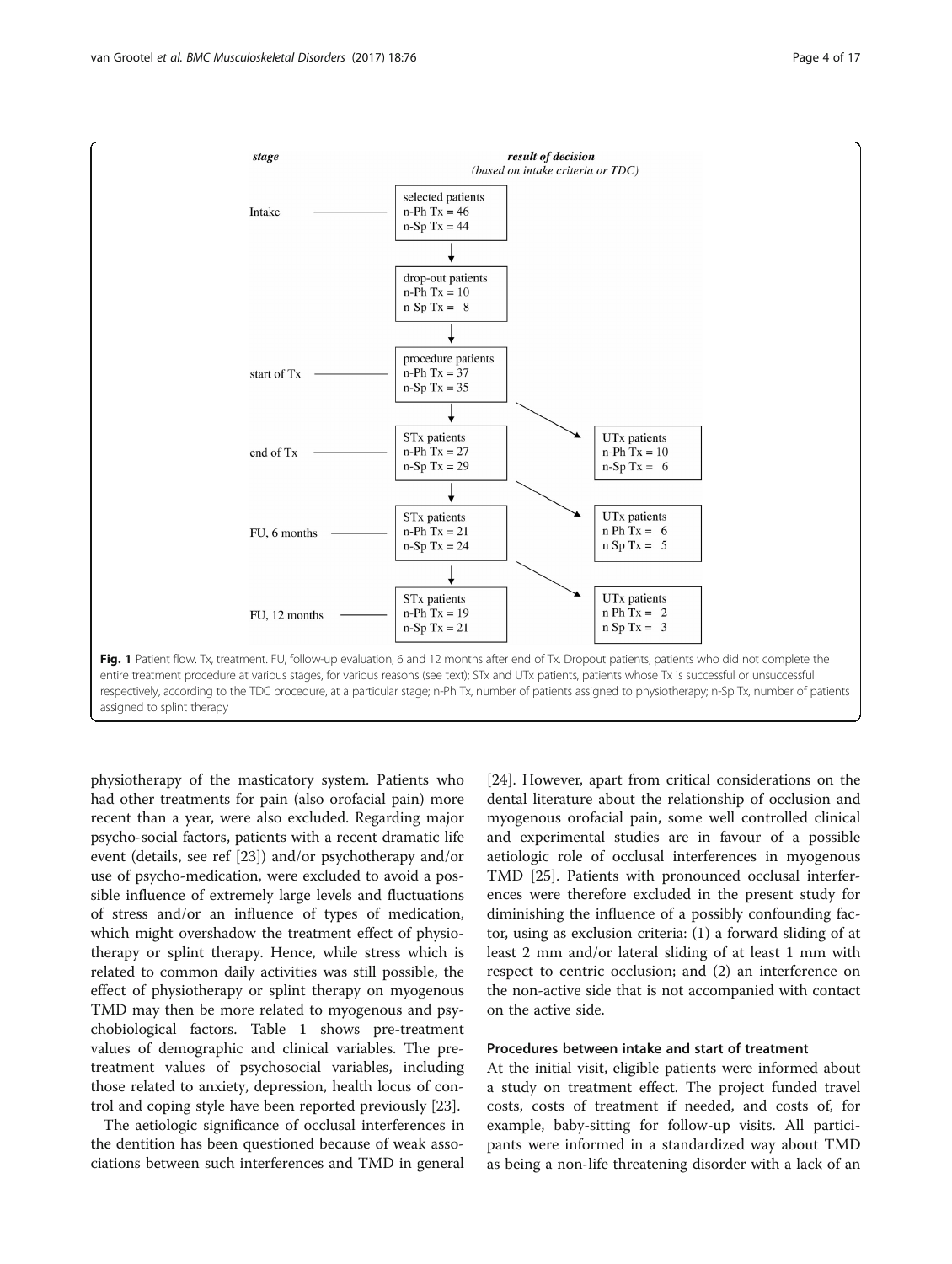|                                                                           | Compliers         |                            | Dropouts             |  |
|---------------------------------------------------------------------------|-------------------|----------------------------|----------------------|--|
|                                                                           | Physiotherapy     | Splint therapy             |                      |  |
| Demography:                                                               |                   |                            |                      |  |
| Number of patients [n]                                                    | 37                | 35                         | 18                   |  |
| Age [mean, yrs (SD)]                                                      | 31.4 (9.6)        | 29.0 (9.6)                 | 28.7 (9.0)           |  |
| Sex Ifemale %]                                                            | 95%               | 91%                        | 94%                  |  |
| With partner [patient %]                                                  | $56\%$ * $n = 36$ | 40%                        | 50%                  |  |
| Housekeeping [main responsibility, patient %]                             | $58\%$ * $n = 36$ | 58% $n = 31$               | $53\%$ * $n = 15$    |  |
| Outdoors activity [work/study; patient %]                                 | $83\%$ * $n = 36$ | $82\%$ * $n = 33$          | 69% $n = 16$         |  |
| Both outdoors and housekeeping [patient %]                                | $47\%$ * $n = 36$ | $57\%$ * $n = 30$          | $36\%$ * $n = 14$    |  |
| Clinical data:                                                            |                   |                            |                      |  |
| PM-patients [patient %]                                                   | 69% $n = 36$      | $82\%$ *n = 33             | $80\%$ * $n = 15$    |  |
| Duration of PreTx pain [mean, months (SD)] $*n = 17$                      | 25.6 (29.9)       | 18.2 (19.9)                | 27.3 (24.6) $n = 17$ |  |
| Duration of PreTx pain [median, months]                                   | 14                | 10                         | $18 * n = 17$        |  |
| No spread of pain; only facial areas [patient %]                          | 27%               | 34%                        | 17%                  |  |
| Limited spread of pain; facial and neck areas [patient %]                 | 5%                | 14%                        | 11%                  |  |
| More extended spread of pain; facial, neck and shoulder areas [patient %] | 68%               | 52%                        | 72%                  |  |
| Predominant pain intensity, at the initial visit [mean, mm (SD)]          | 60.4(22.4)        | 53.6 (13.1)                | 59.6 (18.8)          |  |
| Predominant pain intensity, at start of Tx [mean, mm (SD)]                | 41.0 (23.4)       | 39.1 (22.5)                | 43.6 (20.2)          |  |
| HR-QoL, EQ-5D [mean, utility value (SD)]                                  | 0.707(0.202)      | $0.773$ (0.176) * $n = 32$ | $n = 0$              |  |
| Use of over-the-counter (OTC) medication:                                 |                   |                            |                      |  |
| Patient %                                                                 | 54%               | $39\% * n = 33$            | $67\%$ * $n = 15$    |  |

#### <span id="page-4-0"></span>Table 1 Demographic and clinical variables before the start of treatment

dropouts:  $n = 10$  for physiotherapy and  $n = 8$  for splint therapy. PM, Post Meridian patients with a maximal VAS-score of pain intensity at dinner or bed time, from a pain diary [[23\]](#page-16-0). Spread of pain, data from the Pain Location Questionnaire [[23\]](#page-16-0). HR-Qol, general Health-related Quality of Life using Euroqol-5D (EQ-5D). Use of over-the-counter medication, data from a pain diary [\[23](#page-16-0)]. \*cases of missing values with indication of the actual number of patients (n). Differences between groups were only significant for the use of OTC medication, percentage of possible times of scoring. (<sup>§</sup>between complier groups,  $p < 0.05$ ; <sup>†</sup>dropouts vs. compliers,  $p$  < 0.05). All variables were obtained at the initial visit, except for 'PM-patients' and 'use of OTC medication' which were obtained during 2 weeks before the start of treatment, from a pain diary, and for 'Spread of pain' and 'HR-QoL' which were obtained just before the start of treatment

Percentage of possible times of scoring [%-value, mean (SD)]  $7.1 (9.9)^{6}$   $3.0 (5.2)^{6}$   $* n = 33$   $16.5 (19.7)^{1}$   $* n = 15$ 

unambiguous cause of the pain and about possible contributing factors. The patients received counselling on avoiding possibly stress-induced habits of grinding, clenching, nail biting or biting on objects like pencils, excessive gum chewing, biting and/or sucking on the lip or cheek, and pressing and/or sucking on the tongue. The patients were further informed that depending on the outcome of the final diagnosis, treatment would start at the second visit and would be based on one of four possibilities: (i) occlusal appliance, (ii) slight occlusal adjustment, (iii) a combination of occlusal appliance and slight occlusal adjustment, or (iv) physiotherapy of the masticatory system. The possibilities of 'slight occlusal adjustment' or its combination with 'occlusal appliance' were applied in another study (paper in preparation) in which myogenous TMD patients with pronounced occlusal interferences participated. In order to blind the patients and clinicians at the initial visit about the treatment allocation following randomization, dental impressions necessary to prepare dental casts for treatment options (i)-(iii) but not (iv) (physiotherapy), were obtained from all patients.

The patients of the present study were, using computergenerated random data, randomized by an independent researcher, across two therapies: (1) occlusal splint therapy, and (2) physiotherapy of the masticatory system (Fig. [1\)](#page-3-0). Physiotherapy was the active treatment which was compared with a control treatment, occlusal splint therapy. Block randomization was used with an intended block size of 100 patients (90 were realized; Fig. [1](#page-3-0)) and an allocation ratio of 1:1:1:1 for 4 subgroups, *i.e.*  $(1.1)$  splint therapy for 'younger' patients (age  $\leq$  median age of 32 years; expected median from ref [\[26\]](#page-16-0)), (1.2) splint therapy for 'older' patients (age > 32 years), (2.1) physiotherapy for 'younger' patients, and (2.2) physiotherapy for 'older' patients. By considering these two age groups, a stratification occurred across the therapy groups for age and possibly related factors which might influence treatment success, such as duration of pre-treatment pain and,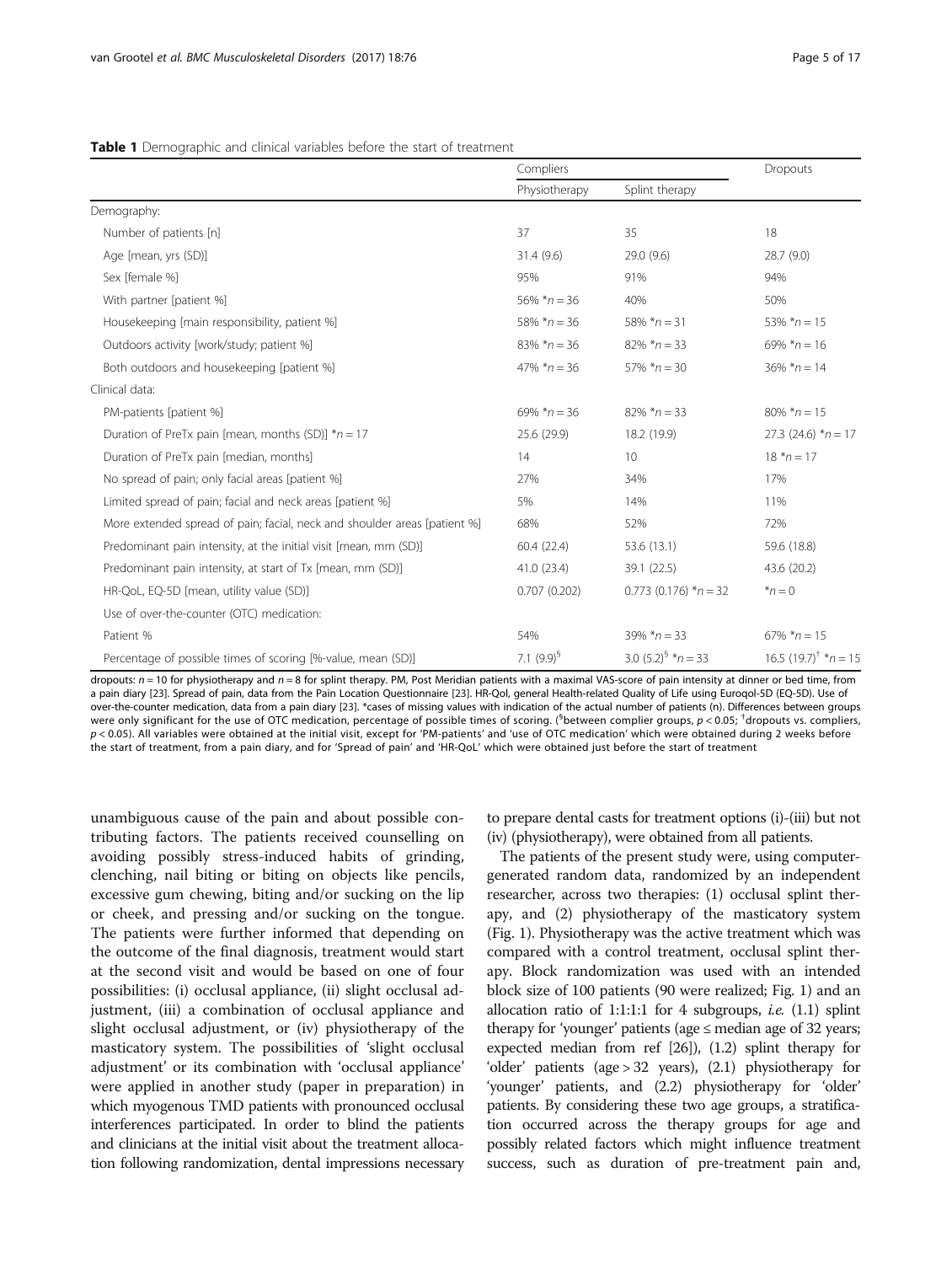although not recent (>1 year), a previous treatment for pain. This stratification ensured a similar distribution of pre-treatment values from age-related factors in both patient samples which had a limited size  $(n = 35-37$ compliers; Fig. [1](#page-3-0)).

Evaluation of a patient's status was carried out not only by the person who carried out treatment (the 'clinician', a dentist for dental therapies and a physiotherapist for physiotherapy), but also by an assessor (another dentist) who was blinded to the type of treatment and the patient's medical history. Using data from the assessor, a third dentist, the investigator (author RG), determined the outcome values of TDC, to keep the assessor blinded. When a physiotherapist carried out treatment, a dentist who was responsible for the patient, carried out a final evaluation as 'clinician'. Several clinicians and assessors were available, i.e. ten dentists and five physiotherapists as clinician and four dentists as assessor. All abovementioned persons were specialists in treatment of orofacial pain and TMD, and were calibrated using a pilot group of 20 patients, which was also used for tuning the cut-off value of TDC (−0.379, see below) for distinguishing between a successful treatment and an unsuccessful one [\[19](#page-16-0)]. Following randomization for therapy, each patient was independently assigned to a particular clinician for treatment and a blinded assessor for the entire procedure. The patients were approximately stratified across the participating clinicians and assessors.

A similar waiting time between the initial visit and start of treatment occurred for both types of therapy, i.e. on average 4.4 weeks (SD 2.6) for splint therapy and 4.4 weeks (SD 2.4) for physiotherapy. The waiting time was at least 2 weeks to enable the scoring of a 2-week pain diary [\[23](#page-16-0)], and the preparation of a maxillary, flat-plane, hard acrylic occlusal appliance (Michigan type) [[27\]](#page-16-0), for those patients who were assigned to splint therapy.

#### General procedure of treatment and outcome

The score profile of the patients was determined using data from an anamnestic and clinical examination. The anamnestic questionnaire included scoring on adjectival 0–4 point scales of five items which were characteristic for mygenous TMD (for details, also for the clinical examination, see Appendix in ref [[19\]](#page-16-0)). The questionnaire also included scoring of the intensity of the predominant pain from the masticatory system on a 100 mm Visual Analogue Scale (VAS; anchor points: 'no pain' and 'the most intense pain one can imagine'). The clinical examination included scoring of pain intensity on an adjectival 0–4 point scale during jaw movements, palpation of jaw muscles, and during clenching. The total number of clinical items was 42. Regarding a threshold of signs and symptoms at the initial visit and the start of treatment, see Additional file [1,](#page-15-0) 'Threshold of

Each therapy had a specific program with a number of visits which could vary depending on the rate of a patient's improvement (see below, section 'Specific treatment procedures, general features'). Hence with an inter-visit interval which was therapy-specific, the duration of treatment could vary. The progress and ultimate effect of treatment were evaluated using the index 'Treatment Duration Control' (TDC). Details of the TDC procedure (including the use of added reference items), and on the validation of TDC can be found elsewhere [\[19\]](#page-16-0). Only some main features are presented below.

signs and symptoms'.

Baseline scores from anamnestic and clinical items were obtained by a blinded assessor, just before treatment and transferred by the investigator to keep the assessor blinded. This baseline assessment occurred on average 4.4 weeks (SD 2.5) following the initial visit. Using Smallest Detectable Difference (SDD) as a threshold, items with significantly large score values were selected as 'reference items' for monitoring relative change using the index TDC during treatment (by the clinician) and during follow-up (by the investigator, based on data from the blinded assessor).

The clinician carried out the anamnestic and clinical examination of the patient during the various treatment visits. The relative change in each reference item, between a later visit and the reference visit, was expressed as a contrast value, being the ratio between the difference and the sum of both score values of the reference item. The index TDC is the mean across all contrast values from the various reference items. TDC values vary within a range from +1.000 to −1.000, in which 0 represents no change, −1.000 represents complete recovery and a positive value represents worsening.

The clinician's decision to continue or end treatment, thus controlling treatment duration, was based on two cut-off points of TDC. Each cut-off point corresponds to a global relative decrease of the scores of reference items. The first cut-off point was TDC = −0.212, which corresponds to a decrease of 35% in a single score of pain intensity at a 100 mm VAS. A less negative value than -0.212 means less change towards recovery. If, at a critical stage of treatment, a patient's TDC was larger than −0.212 (less negative, more to zero), the patient was insufficiently responsive to treatment. The second cut-off point, TDC = −0.379, was related to attaining functional status for myogenous TMD (potentially 'successful' treatment with a residual level of signs and symptoms), and corresponds to 55% decrease of a single score of pain intensity. Depending on the TDC-outcome, the clinician continued or finished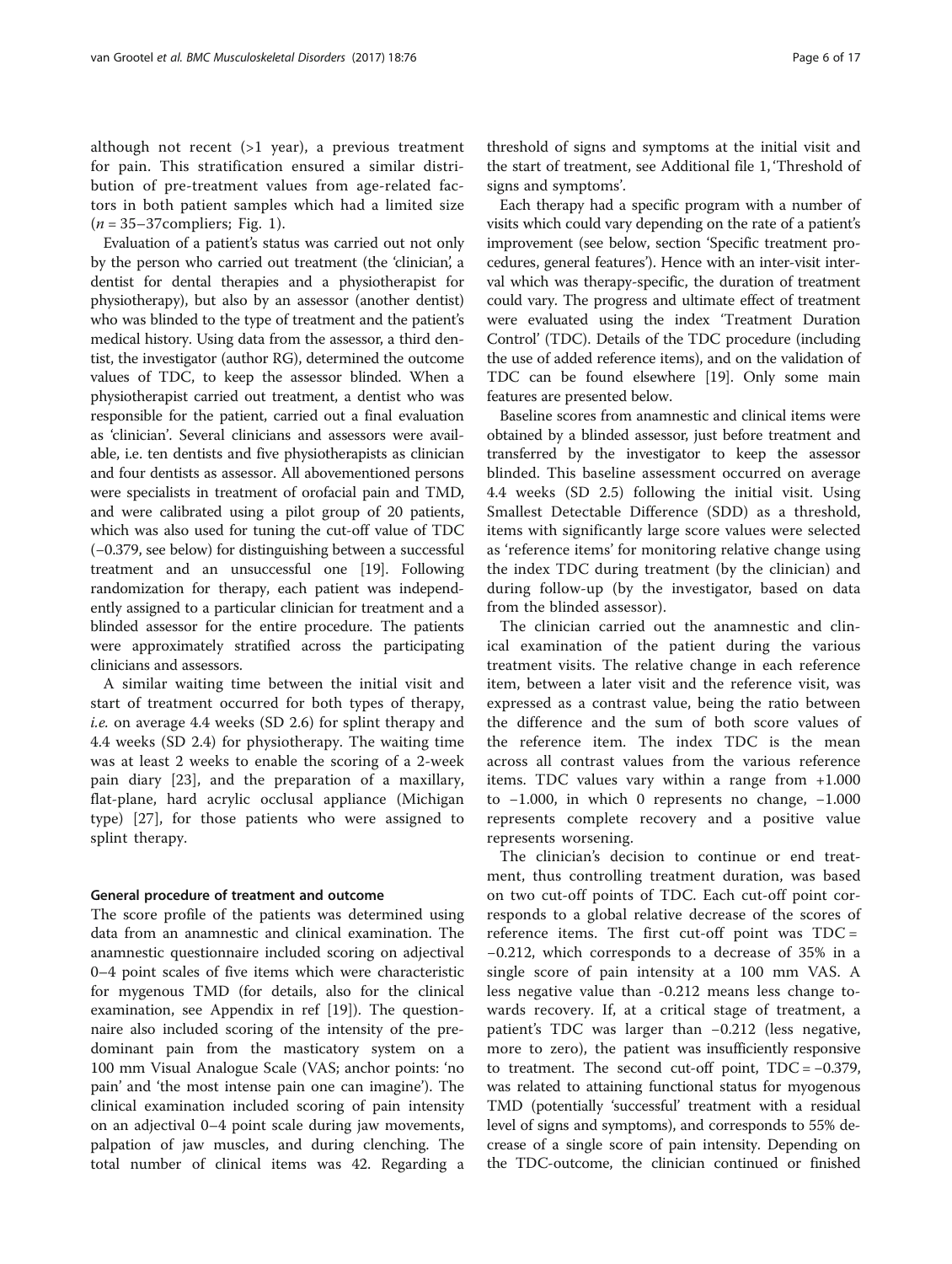treatment within the limits of possible number of visits and their therapy-specific intervals. If TDC was > −0.212 after a therapy-specific minimum number of treatment visits, the treatment was ended because the patient was not sufficiently responsive. If −0.379 < TDC ≤ −0.212, a patient was sufficiently responsive but the treatment was continued as long as the maximal number of visits was not exceeded. If TDC was ≤ −0.379 at two successive visits, treatment was ended as being potentially successful.

Patients whose treatment was potentially successful or unsuccessful according to the findings of the clinician, were transferred to the assessor for blinded evaluation. The assessor carried out the anamnestic and clinical examination, on average 3.6 weeks (SD 6.0) after the end of treatment for all patients. The waiting time between the end of treatment and the first post-treatment visit for blinded evaluation was at least 2 weeks to enable the scoring of a 2-week pain diary [[28\]](#page-16-0). For ethical reasons, patients with an unsuccessful treatment in the shortterm, according to the data from the assessor, had no follow-up. Their initial unsuccessful treatment was immediately followed by another treatment (stepped-care). The other patients (successful treatment in the shortterm) had a follow-up of 6 months and the follow-up was continued for another 6 months (thus 12 months follow-up in total) for those patients whose treatment was still successful after 6 months. The investigator determined post-treatment TDC-values for each patient using solely data from the blinded assessor.

Following the introduction of all score values in a custom-made spreadsheet (Microsoft Excel®; available on request) the reference items were automatically detected and all TDC-values were automatically determined for each patient.

#### Specific treatment procedures, general features

For each type of treatment, a usual bandwidth of possible visits and their intervals was defined a priori. For splint therapy, the adaptive program (Additional file [1,](#page-15-0) 'Rules for progressing and ending splint therapy') could result in a number of visits and a treatment duration which varied within a range of 3–6 (visits) and 12–30 weeks (duration). For physiotherapy (Additional file [1](#page-15-0), 'Rules for progressing and ending physiotherapy'), the possible number of visits varied within a range of 10–16 and the treatment duration within a range of 10–21 weeks. Although the visit program was respected as much as possible, like in usual clinical care, this program could somewhat be adapted in view of holidays, illness or limitations of appointment opportunities. The rules from the Additional file [1](#page-15-0) for progressing and ending therapy were transformed to decision trees to provide an overview of a patient's treatment to the clinician.

#### Specific treatment procedures, splint therapy

For patients who were assigned to splint therapy, the occlusal appliance (Michigan type) was applied in the upper jaw, and the patient was instructed to wear the splint as much as possible, at least in the evening and overnight for a minimum of 10 to 12 h. During treatment, the clinician determined the patient's status every 6 weeks by anamnestic and clinical examination and by determining TDC. Patients could, if needed, have a short interim visit for minor adjustment of the splint.

As soon as the patient's signs and symptoms decreased sufficiently, as indicated by  $TDC \le -0.379$ , the splint was gradually withdrawn during the forthcoming 6 weeks, i.e. by wearing the splint for 6 nights during the first week of withdrawal, five nights during the second week etc. If the patient's signs and symptoms remained sufficiently low, thus if  $TDC \le -0.379$  occurred at two successive visits corresponding to an entire period of 12 weeks, the clinician considered the splint therapy as being potentially successful and the patient was referred to the blinded assessor who applied the abovementioned outcome procedure. Otherwise, the clinician ended the splint therapy as unsuccessful and such a patient was also referred to the assessor. Patients whose splint therapy was ended successfully were allowed to apply splint wearing again if they felt a need.

## Specific treatment procedures, physiotherapy

The aim of physiotherapy was learning techniques to (1) avoid stress related pain from the masticatory system and (2) relieve this pain by means of self-massage and relaxation. During the first 3 weeks, all patients participated 2–3 times a week in an intensive program with instructions and exercise regarding (on indication): (i) posture of head, neck, shoulders, jaw and tongue, and (ii) opening movement of the jaw, with control of rotation and translation, (iii) progressive relaxation of jaw muscles using the method of Jacobson,(iv) counselling on avoiding excessive jaw opening, and habits like biting on objects and unilateral chewing, (v) pain relieve by means of self-massage of sore or painful facial and/or jaw muscles, (vi) stretching of jaw-closing muscles intraorally by using the thumb, and resisting jaw-opening by placing the hand under the chin, by which jaw-closing muscles are relaxed while jaw-opening muscles are activated, (vii) habit-reversal techniques for avoiding habits like nail-biting, lip biting, biting on, for example, pencils, clenching or grinding, or sucking on the tongue and (viii) mostly at the end of the program, enhancement of the capacity of loading the muscles by chewing different types of foods and chewing gum.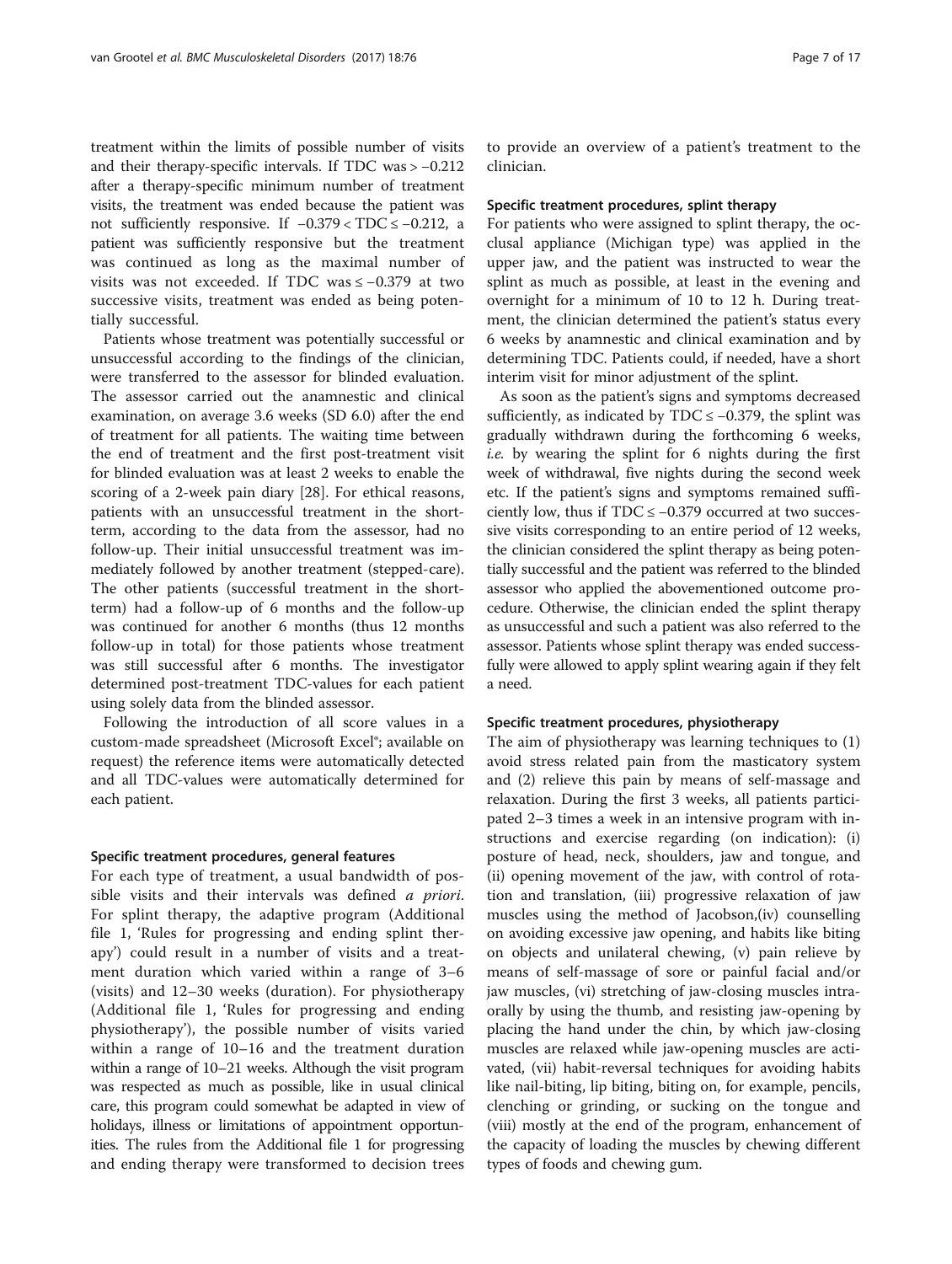Following the basic program of 3 weeks, patient-specific exercises were continued at home for 6 weeks, for those patients whose signs and symptoms has decreased sufficiently, as indicated by TDC  $\leq -0.379$ . Otherwise, a patient-specific program was continued with weekly controls with a maximum of 6 weeks (for details, see Additional file [1](#page-15-0), 'Rules for progressing and ending physiotherapy'). As soon as  $TDC \le -0.379$  was attained at such a control, home exercise was carried out for 6 weeks. Following 6 weeks of home exercise the patient was clinically examined by the responsible dentist (who acted then as 'clinician'). If  $TDC \le -0.379$ , the physiotherapy was considered as being potentially successful and the patient was referred to the blinded assessor who applied the outcome procedure. Otherwise, the patient returned to the physiotherapist for one additional period of home exercise during 6 weeks after which final clinical evaluation was carried out. Patients whose physiotherapy was ended successfully were allowed to apply home exercise again if they felt a need.

### A stepped-care model

Using stepped-care, patients whose splint therapy was unsuccessful continued with physiotherapy and reversely. In order to limit the project duration, the subsequent treatment was part of common care and thus not controlled by TDC. However, a theoretical stepped-care model has been developed to assess the overall success rate of a trajectory of one therapy or two successive therapies if stepped-care is necessary (for details, see Additional file [1](#page-15-0), 'A stepped-care model including two possible therapies') [\[29](#page-16-0)].

The overall percentage success rate of a trajectory  $(SR_{tr})$  of a therapy A which is possibly followed by a second therapy  $B$ , is given by:

 $SR_{tr} = (f_{A,S} + m.f_{B,S} - m.f_{A,S}.f_{B,S}).100\%$  (equation (6) in Additional file [1](#page-15-0)), in which  $f_{A,S}$  and  $f_{B,S}$  are fractions of patients for which therapy  $A$  and  $B$  respectively are successful when applied separately (thus without a preceding therapy  $A$  when therapy  $B$  is applied). Each of these fractions equals the basic percentage success rate  $(SR_A \text{ or } SR_B)$  divided by 100. *m* is a modulation factor which describes the possible influence of a preceding therapy A on the basic success rate of therapy B ( $m \ge 0$ ).

## Outcome variables of the RCT

The primary outcome variables were: (i) number of visits/duration of treatment used which is based on TDC during treatment, (ii) success rate based on posttreatment TDC, and (iii) effectiveness based on posttreatment TDC. While number of visits/duration of treatment were known at the end of treatment, success rate and effectiveness were determined following treatment, *i.e.* after on average 3.6 weeks, and for patients

whose treatment was successful in the short-term, also after 6 and 12 months. Weighing of these primary outcomes enabled a decision on whether physiotherapy or splint therapy may be recommended as an initial treatment of myogenous TMD in stepped-care.

Success rate was determined for each therapy group using the criterion TDC ≤ −0.379. Furthermore, the mean and SD of the post-treatment TDC values were determined for each therapy group for comparing therapy effectiveness in terms of relative decrease in scores from significantly pronounced signs and symptoms which are patient-specific [[19\]](#page-16-0). Mean TDC-values from the last post-treatment visit were used as a measure of effectiveness. Four out of 72 patients whose treatment was successful in the short-term (three patients for splint therapy and one patient for physiotherapy) could not be reached for the 1-year follow-up, although their treatment was successful at an earlier post-treatment stage, i.e. following treatment (one patient) or after a follow-up of half a year (three patients). Using an intentto-treat analysis, the last post-treatment observation was carried forward thus missing values during the follow-up were replaced with the last previous non-missing value.

Because of a lack of comparable outcome TDC-values to date, the intensity of predominant pain of the masticatory system has been used as a key parameter to compare therapy effectiveness of the present study with that from other studies (cf. [Discussion\)](#page-11-0). This secondary outcome variable was determined at the initial visit (on average 4.4 weeks before the start of treatment), at the start of treatment, and following treatment, *i.e.* on average after 3.6 weeks, and for patients whose treatment was successful in the short-term, also after 6 and 12 months. Pain intensity has been analysed in a traditional manner, *i.e.* by comparing its pre- and posttreatment values and by determining effect size (Cohen's d) for each therapy using an online effect size calculator [[30\]](#page-16-0). The change in the mean of raw scores of an outcome variable observed after an intervention of known effectiveness is an estimate of Clinically Important Difference (CID) [[31\]](#page-16-0). In order to characterize the effect of interventions in general, this change, normalized as a percentage of the scale range (scale-% units), was denoted as the Clinical Difference (CD). Cohen's d is the ratio between the non-normalized CD and the pooled SD of the scores from two times of measurement. Cohen's d was bias corrected [\[32](#page-16-0)]. Values of d between 0.20 and 0.49 represents a small effect of treatment, those between 0.50 and 0.79 a medium effect, and those equal to or larger than 0.80 correspond to a large effect.

As the initial treatment of a substantial fraction of the patients became unsuccessful (cf. [Results](#page-8-0)), it was explored whether some subgroups of myogenous TMD patients may respond better to physiotherapy or splint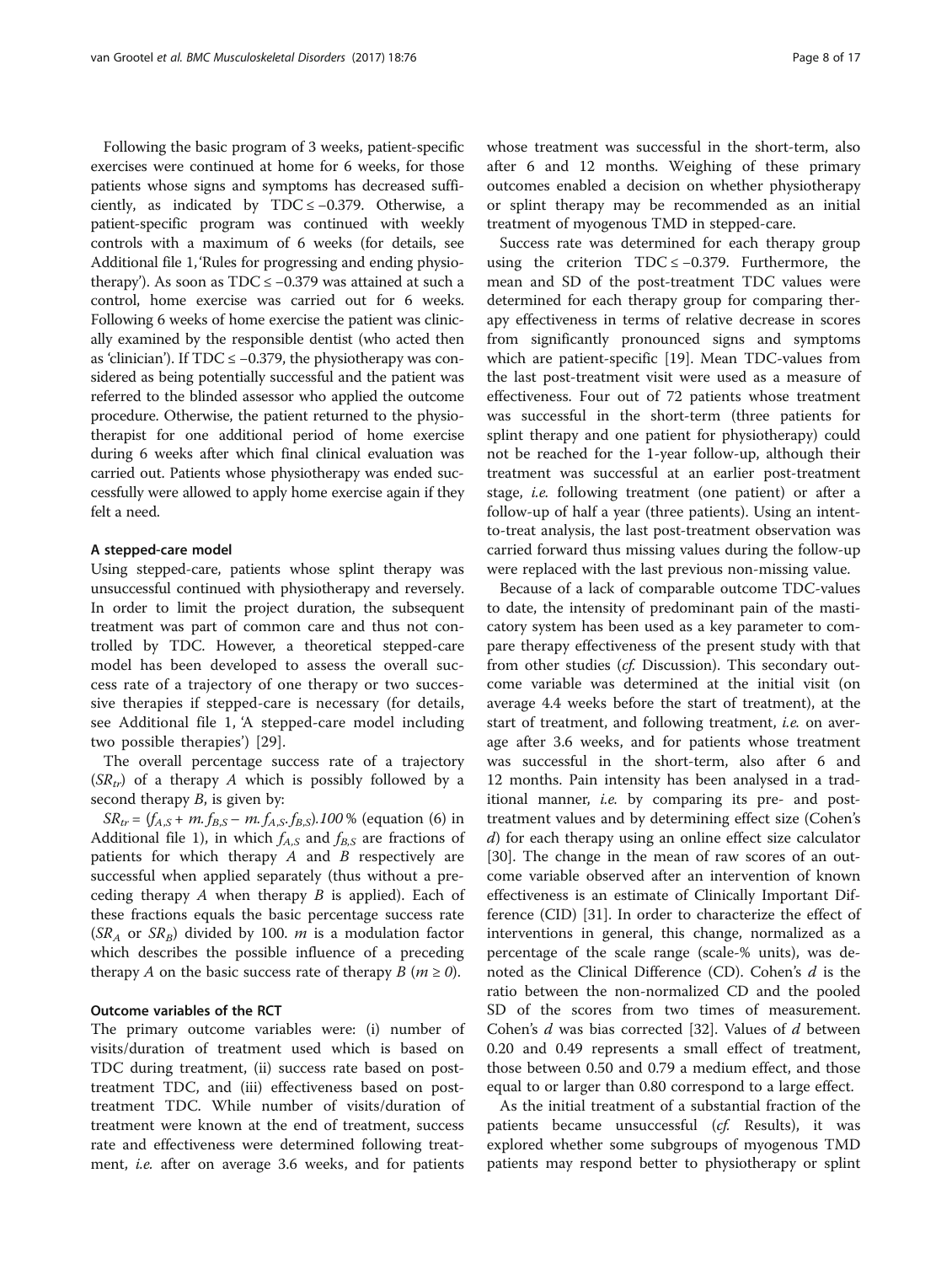<span id="page-8-0"></span>therapy than other ones. Possible differences in pretreatment values of variables were therefore examined between groups for which treatment became successful or unsuccessful respectively. To that end, variables were used with gradual levels for which the number of patients in the sub-samples was still fairly large  $(n = 14-21)$ . Apart from the demographic variable 'age', these differences were examined for the clinical variables, 'duration of pre-treatment pain,' 'pain intensity,' 'Health-related Quality of Life' and 'number of times of use of OTC-medication' (Table [1](#page-4-0)). Furthermore, such possible differences were examined for 20 psychosocial variables, including those related to anxiety, depression, health locus of control and coping style (cf. Table [4](#page-10-0) in ref [[23](#page-16-0)]).

### Statistical analysis

Statistical analyses were performed using Graphpad software (Graphpad Prism 6.04; Graphpad Software Inc., San Diego, CA). Differences in frequency between two patient groups were examined using a squared-Chi test or Fisher's exact test. A Student's t-test for paired observations was used for examining intra-subject differences in values of continuous variables from two times of measurement, and a Student's t-test for unpaired observations for intersubject differences in values obtained at one occasion. The values of 'duration of pre-treatment pain' which were not normally distributed and positively skewed, were first log transformed. One-way ANOVAs were used when four patient subgroups were involved in one factor, for example, post-treatment TDC-value. Because the variance of individual TDC values depends on the number of contributing items [[19](#page-16-0)], it was examined whether the distribution of contributing items was similar between different patient groups for enabling an unbiased statistical comparison between group means of TDC. Two-ways ANOVAs were used when two factors with 2–4 levels were involved, i.e. stage of treatment (four levels, paired observations) and either type of therapy or success outcome (two levels, unpaired observations). When a two-way ANOVA was significant at a level of 2.5% (Bonferroni correction of a 5% significance level for the two-fold use of data in these ANOVAs), Bonferroni's multiple comparison tests were used to determine significance of differences between pairs of conditions. The level of significance was 5% otherwise. A u-test was used for examining whether mean post-treatment TDC-values differed from zero and were more negative, indicating an improvement of signs and symptoms at a group level.

## Results

Table [1](#page-4-0) shows the pre-treatment values of demographic and clinical variables. Except for the small percentage of times of using OTC-medication (3.0–7.1%), significant differences of the other 16 variables did not occur between the two therapy groups of patients who completed the entire procedure, and between the compliers and the dropouts. When patients who did not use OTCmedication were excluded in the analysis, the percentage of times of using this medication only tended ( $p = 0.059$ ) to be larger for patients who completed the procedures for physiotherapy rather than for splint therapy (physiotherapy: 13.1% of the possible times, SD 10.1,  $n = 20$ ; splint therapy: 7.7%, SD 5.7,  $n = 13$ ).

Table [2](#page-9-0) shows that the success rate (SR) of physiotherapy was similar to that of splint therapy, in the short-term (at EM: 73–83% of the patients) as well as in the longterm (LM: 51–60%). The Relative Risk (RR: a probability of which its value equals the ratio between SRs from physiotherapy and splint therapy) was 0.88 at EM (95% confidence interval: 0.69–1.13) and 0.86 at LM (95% confidence interval: 0.57–1.30). Hence, patients treated with physiotherapy were 12% (EM) and 14% (LM) respectively less likely to have a successful treatment rate than with splint therapy, but this is not statistically significant. The SR outcomes were attained with a significantly ( $p < 0.001$ ) shorter treatment duration for physiotherapy (on average 10.4 weeks less) and, on the other hand, a significantly ( $p < 0.001$ ) smaller number of treatment visits for splint therapy (on average 7.1 visits less).

Table [3](#page-9-0) shows that the TDC-values in the long-term (therapy effectiveness) were similar for physiotherapy and splint therapy, regardless of the patient group (all patients, or patients whose treatment was successful or unsuccessful). The mean TDC-values were always significantly  $(p < 0.001 - 0.01)$  smaller (more negative) than zero, even for patients whose treatment was unsuccessful indicating improvement of signs and symptoms in these patients.

As a possibly unintended effect, new signs and symptoms of myogenous TMD could appear during a patient's treatment, which did not occur at the start of treatment. If significant, the scores of such signs and symptoms were included in added reference items of the TDC-procedure [[19](#page-16-0)]. The frequency of cases with added items during treatment was similar between physiotherapy (11 out of 37 patients; 30%) and splint therapy (11 out of 35 patients; 31%). For both types of therapy, added items occurred significantly  $(p < 0.05)$  less frequently in patients whose treatment became successful in the long-term than for patients with an unsuccessful treatment. While only 10% of the patients (two out of 19) whose physiotherapy was successful had added items, this frequency was 50% (nine out of 18) for the patients with unsuccessful physiotherapy. For splint therapy, these frequencies were 14% (three out of 21 patients) and 57% (eight out of 14 patients) respectively. However, the occurrence of added items never yielded cases of an interrupted treatment.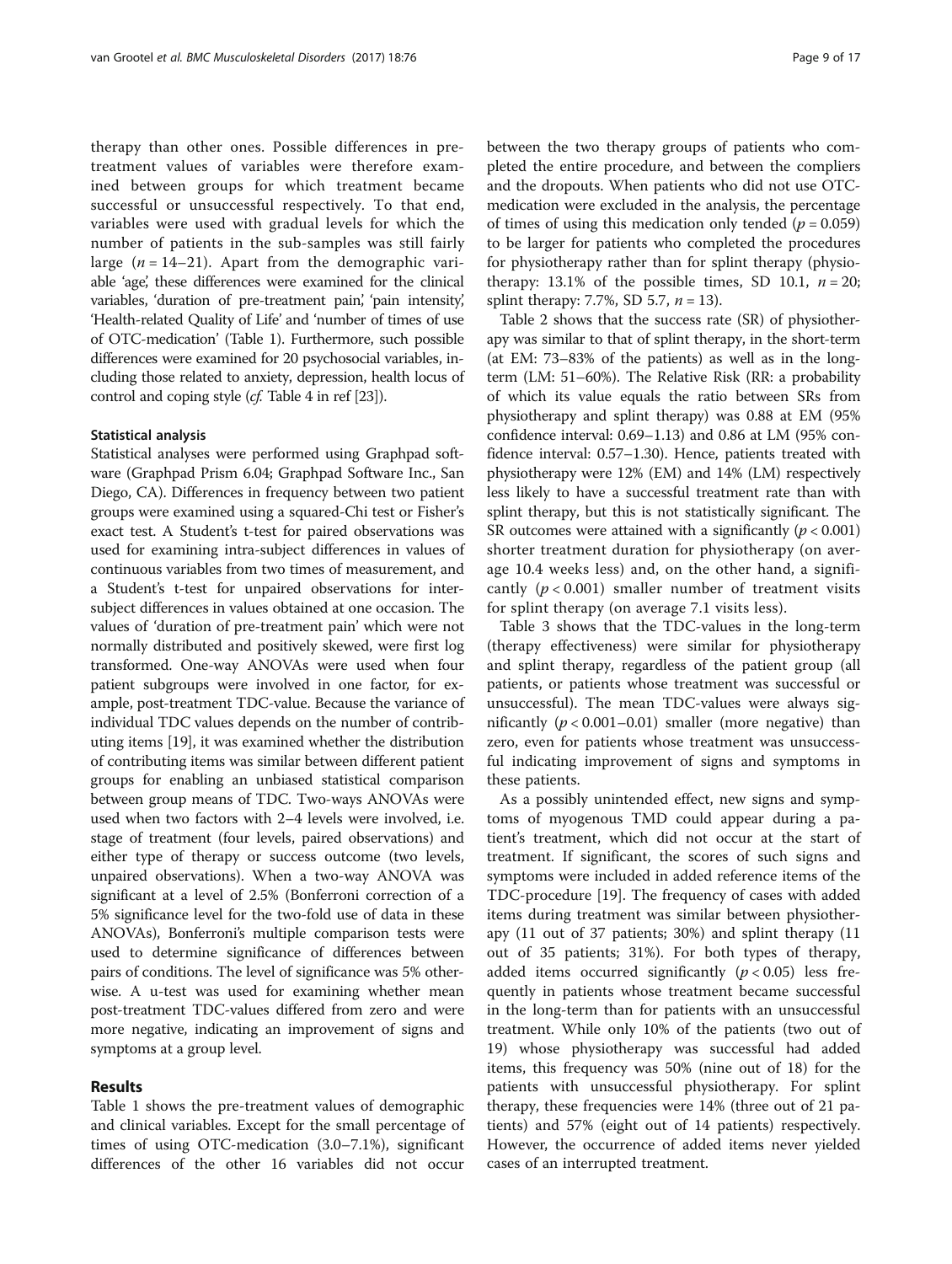<span id="page-9-0"></span>

| Table 2 Success rate, treatment duration and number of visits |  |  |
|---------------------------------------------------------------|--|--|
|---------------------------------------------------------------|--|--|

|                                          | Phyiotherapy | Splint therapy | P-value and significance of difference |
|------------------------------------------|--------------|----------------|----------------------------------------|
| Number of patients                       | 37           | 35             |                                        |
| SR (% patients) at EM                    | 73%          | 83%            | $0.339$ NS <sup>+</sup>                |
| SR (% patients) at LM                    | 51%          | 60%            | $0.487$ NS <sup>+</sup>                |
| Duration of treatment [mean, weeks (SD)] | 13.8 (6.5)   | 24.2(9.2)      | $p < 0.0001^+$                         |
| Number of visits [mean, (SD)]            | 1.5(2.0)     | 4.4(1.1)       | $p < 0.0001^+$                         |

SR, success rate. EM, end-measurement of treatment outcome in the short-term, at the first post-treatment visit. LM, last measurement of treatment outcome in the long-term, at the last post-treatment visit. LM only includes an entire follow-up of 1 year for patients whose treatment continues to be successful from EM. number of visits: from the first visit of treatment (thus excluding the initial visit with intake) to the visit with the last control by the clinician included. <sup>†</sup> squared-Chi test. ‡ Student's t-test for unpaired observations

The post-hoc power of the present study to detect inter-therapy differences in mean TDC values is fairly large, i.e. 68% for detecting a TDC-difference of 35.0 and 80% for detecting a difference of 40.0%. These detectable differences in multidimensional TDC-values are equivalent to changes of 19.7–29.7% in the difference of a single variable, like 'pain intensity', before and after treatment (cf. Additional file [1,](#page-15-0) 'Post-hoc power analysis on measures of effectiveness').

Table [4](#page-10-0) (top) shows that the intensity of the predominant pain from the masticatory system decreased significantly  $(p < 0.001$ ; stage effect in a 2-way ANOVA) in the long-term. This decrease was similar for both therapies (cf. Additional file [1](#page-15-0): Table S6, 'Two-way ANOVA statistical analysis for pain intensity'). The decrease in the means of pain intensity between the start of treatment and the last post-treatment measurement, the Clinical Difference (CD), was 21.8 scale-% for physiotherapy and 27.6 scale-% for splint therapy. These CD-values corresponded to Cohen's d-values of 0.86 and 1.39 respectively (Table [4](#page-10-0), bottom).

For a post-hoc power analysis regarding pain intensity, individual difference values were considered between the last post-treatment measurement and the start of treatment (cf. Additional file [1,](#page-15-0) 'Post-hoc power analysis on measures of effectiveness'). The power is 39% for detecting an intertherapy difference of 35.0% in the mean difference value of pain intensity, and 80% for detecting a difference of 58.4%.

Even before treatment, between the initial visit with counselling and the start of treatment, pain intensity decreased significantly  $(p < 0.0001 - 0.01)$  and similarly for both therapy groups (Table [4](#page-10-0), top). CD was 19.4 and 14.1 scale-%, and Cohen's d was 0.84 and 0.77 for patients assigned to physiotherapy and splint therapy respectively (Table [4](#page-10-0), bottom).

Whereas Cohen's  $d$  of decrease in pain intensity between the start of treatment and the last posttreatment measurement, was significantly smaller for all patients with physiotherapy than for those with splint therapy (0.86 vs. 1.39; Table [4](#page-10-0) bottom), these  $d$ -values were similar (2.07 vs. 2.02) for patients whose treatment was successful. For patients whose treatment was unsuccessful, the d-values were similar as well, i.e. d was 0.39 for physiotherapy (95% confidence interval:  $-0.27-1.05$ ) and d was 0.73 for splint therapy (95% confidence interval: −0.04–1.49).

|  | Table 3 Post-treatment TDC values in the long-term |  |  |  |
|--|----------------------------------------------------|--|--|--|
|  |                                                    |  |  |  |

|                                                          | Physiotherapy        | Splint therapy       | P-value and significance of difference |
|----------------------------------------------------------|----------------------|----------------------|----------------------------------------|
| All patients:                                            |                      |                      |                                        |
| TDC at LM [mean (SD), n]                                 | $-0.512$ (0.339), 37 | $-0.575(0.361), 35$  | $0.446$ NS <sup>+</sup>                |
| Number of items contributing to TDC at LM [mean (SD), n] | 14.2 (6.6), 37       | 15.7 (8.3), 35       | $0.407$ NS <sup>+</sup>                |
| Patients with STx:                                       |                      |                      |                                        |
| TDC at LM [mean (SD), n]                                 | $-0.807(0.127)$ , 19 | $-0.820(0.161)$ , 21 | $0.808$ NS <sup>‡</sup>                |
| Number of items contributing to TDC at LM [mean (SD), n] | 12.2 (5.9), 19       | 15.6 (9.2), 21       | $0.152$ NS <sup>§</sup>                |
| Patients with UTx:                                       |                      |                      |                                        |
| TDC at LM [mean (SD), n]                                 | $-0.200$ (0.161), 18 | $-0.208$ (0.244), 14 | $0.906$ NS <sup>‡</sup>                |
| Number of items contributing to TDC at LM [mean (SD), n] | 16.3 (6.8), 18       | 15.7 (7.0). 14       | $0.832$ NS <sup>§</sup>                |

TDC at LM, last measurement of treatment outcome in the long-term. STx and UTx, successful and unsuccessful treatment respectively. <sup>†</sup>Student's t-test for unpaired observations. NS, non-significance. <sup>‡</sup>one-way ANOVA for the factor TDC between the various patient groups with different therapies and treatment outcomes. The factor TDC was significant  $(p < 0.0001)$ , indicating TDC-values which were smaller for patients with STx (more negative TDC-values indicating more improvement) than for patients with UTx. The Bonferroni's multiple comparison tests were non-significant between both therapies, for STx and UTx respectively (p-values indicated). <sup>§</sup>one-way ANOVA for the factor number of items contributing to TDC at LM which was non-significant (p = 0.328)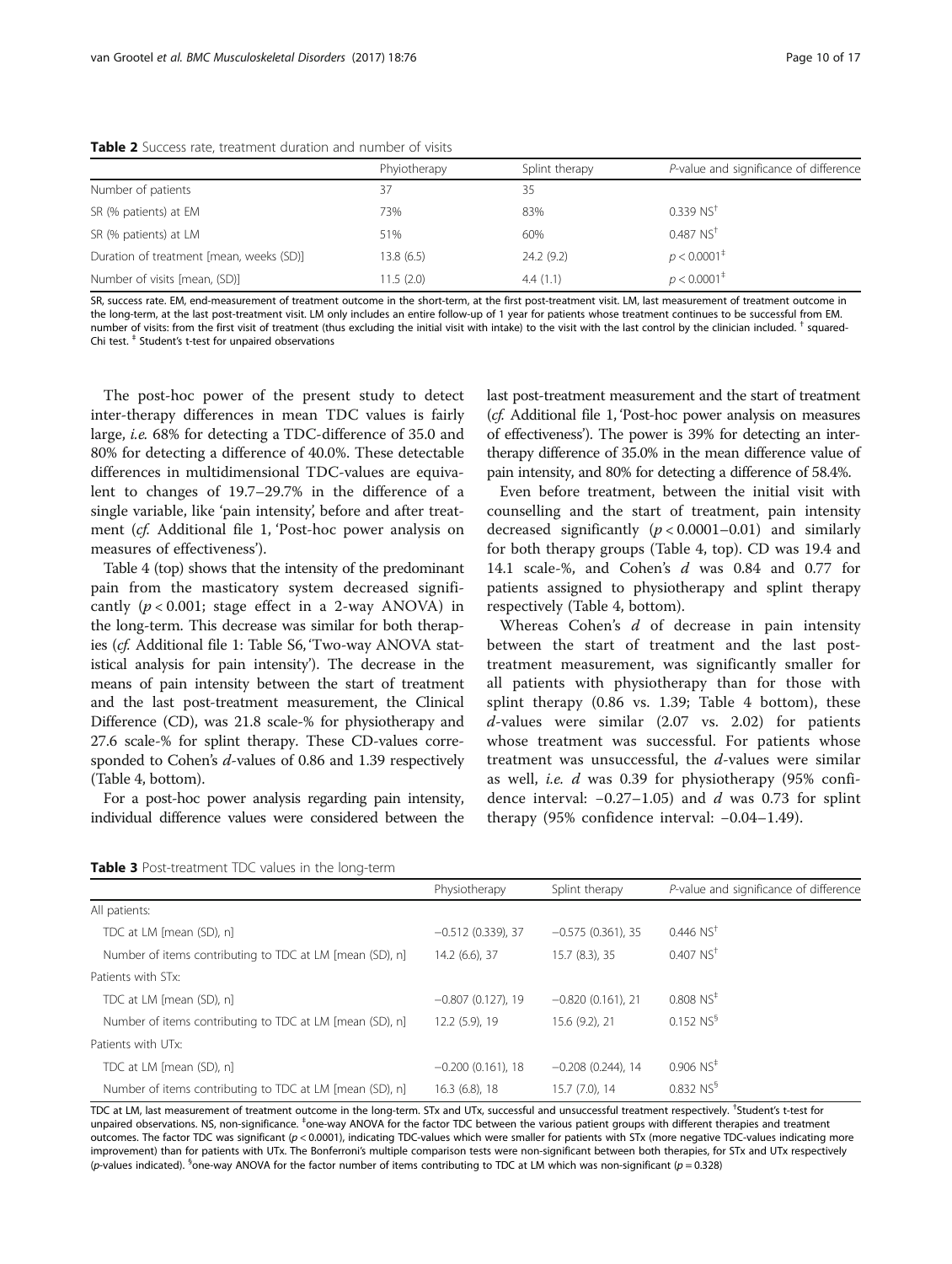| Pain intensity per therapy group: |                                              |                   |                              |                |                              |
|-----------------------------------|----------------------------------------------|-------------------|------------------------------|----------------|------------------------------|
| Physiotherapy $(n=37)$            |                                              |                   | Splint therapy $(n=35)$      |                |                              |
| Initial<br>visit                  | Start-Tx                                     | <b>LM</b>         | Initial<br>visit             | Start-Tx       | LM                           |
| [mean (SD)]                       |                                              |                   | [mean (SD)]                  |                |                              |
| 60.4 (22.4)                       | 41.0 (23.4)                                  | 19.2 (26.4)       | 53.6 (13.1)                  | 39.1 (22.5)    | 11.5(16.2)                   |
|                                   | Cohen's d between stages, per therapy group: |                   |                              |                |                              |
|                                   |                                              | Physiotherapy     |                              | Splint therapy |                              |
|                                   |                                              | d                 | Confidence<br>interval (95%) | d              | Confidence<br>interval (95%) |
| Initial visit<br>vs start-Tx      |                                              | 0.84              | $0.36 - 1.31$                | 0.77           | $0.29 - 1.26$                |
| Start-Tx                          |                                              | 0.86 <sup>a</sup> | $0.39 - 1.34$                | $1.39^{a}$     | $0.87 - 1.92$                |

<span id="page-10-0"></span>Table 4 Predominant pain intensity from the masticatory system at three stages

Top: mean pain intensity in mm on a 100 mm VAS and SD (between brackets) for predominant pain at three stages: initial visit, start of treatment (Start-Tx) and at the last post-treatment visit, last measurement (LM). Both therapy groups have a similar significant stage effect ( $p$ <0.0001; 2-way ANOVA, cf. Additional file [1:](#page-15-0) Table S6). All inter-stage differences are significant (p<0.0001-0.01) in Bonferroni's multiple comparison tests

1.66<sup>b</sup> 1.13–2.19 2.83<sup>b</sup> 2.17–3.49

Bottom: d, Cohen's effect size based on pooled SD (d=(|mean<sub>2</sub>-mean<sub>1</sub>|)/SD<sub>pooled</sub>, in which '2' refers to the later stage and '1' to the earlier one), and bias corrected (Hedges). For the values of the means, see top. <sup>a,b</sup> significant differences of d between therapy groups as the means are mutually excluded from the confidence interval of the other therapy group

For both therapy groups, Fig. 2 shows the pain intensity as a function of time for the two subgroups of patients, i.e. patients whose treatment was successful (STx) or unsuccessful (UTx) in the long-term. Figure 2 depicts a decrease in pain intensity between initial visit and start

vs LM

Initial visit vs LM



of treatment, for the four subgroups of patients. Physiotherapy and splint therapy attained similar end levels of pain intensity which were significantly higher in patients with UTx than in patients with STx (see Additional file [1](#page-15-0): Table S7,'Two-way ANOVA statistical analysis for pain intensity'). The time needed to attain these similar end levels was shorter for physiotherapy than for splint therapy. Regardless of the type of therapy, pain intensity not only decreased significantly between start and end of treatment in patients with STx but also in patients with UTx. In patients with UTx, this decrease halted at a higher end level than that of patients with STx. For patients with UTx, the higher level at the end of treatment, stage E-Tx, was similar to the post-treatment level at EM (Fig. 2), on average 3.6 weeks later. For both types of therapy, pain intensity of patients with STx was similarly small at the posttreatment stages EM and LM (Fig. 2; no significance in a Student's t-test for paired observations).

In order to explore which factors might decrease a patient's responsiveness to a therapy, the baseline levels of several factors have been compared between patients whose treatment became successful and unsuccessful respectively. Regardless of splint therapy or physiotherapy, significant differences between both patient groups did not occur for the various clinical variables examined, including 'number of times of use of OTC-medication', which differed between the entire therapy groups at baseline (Table [1](#page-4-0)). It is therefore notable that the fraction of patients who used this medication was not significantly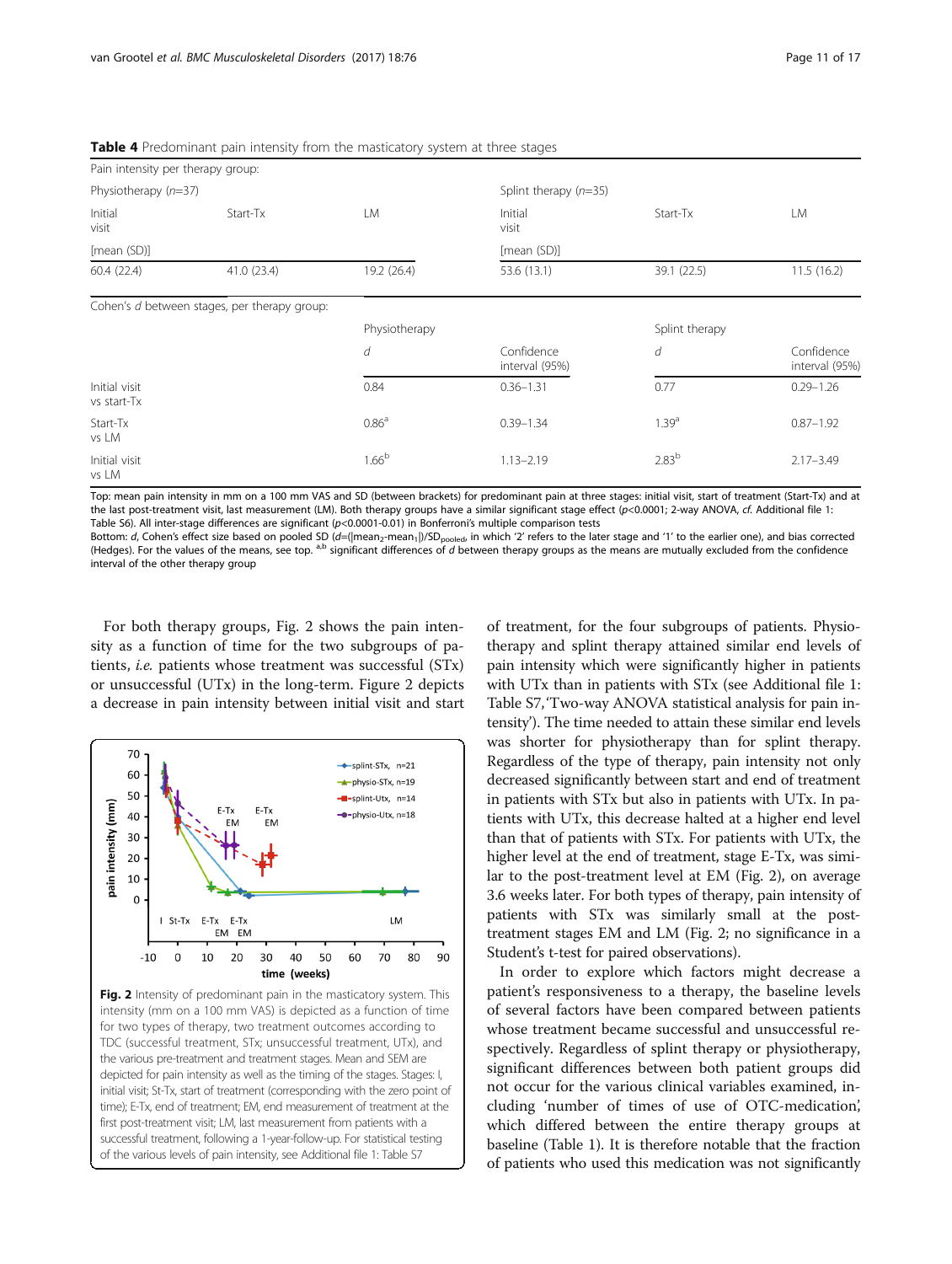|                                     | Trajectory                                           |                                                      |                                 |  |  |
|-------------------------------------|------------------------------------------------------|------------------------------------------------------|---------------------------------|--|--|
|                                     | Physiotherapy possibly followed<br>by splint therapy | splint therapy possibly followed<br>by physiotherapy | difference between trajectories |  |  |
| $SR_{tr}$ for $m = 1$ (patient %)   | 80.4%                                                | 80.4%                                                | $0.0\%$                         |  |  |
| $SR_{tr}$ for $m = 0.5$ (patient %) | 65.7%                                                | 70.2%                                                | 4.5%                            |  |  |
| $SR_{tr}$ for $m = 1.5$ (patient %) | 95.1%                                                | 90.6%                                                | 4.5%                            |  |  |

<span id="page-11-0"></span>**Table 5** Success rate in stepped-care of trajectories consisting of one or two therapies

SR<sub>tre</sub> success rate of a trajectory. A trajectory consists of a first therapy which is possibly followed by a second therapy if the first one is unsuccessful. SR<sub>tr</sub> has been calculated for the two possible sequences of physiotherapy and splint therapy, according to the stepped-care model (equation (6) in Additional file [1](#page-15-0), 'A stepped-care model including two possible therapies'), using the basic success rates of these therapies (cf. Table [2,](#page-9-0) at stage LM) and three values for the modulation factor m, which reflects the degree by which the success rate of the second therapy is diminished (m < 1) or enhanced (m > 1)

related to treatment outcome (physiotherapy: eight out of 19 patients with a successful treatment (42%), used OTCmedication, and 12 out of 18 patients with an unsuccessful treatment (67%); splint therapy: ten out of 21 patients with a successful treatment (47%), and three out of 14 patients with an unsuccessful treatment (21%)).

Significant differences were also, in general, absent for the various psycho-social variables examined. Only one out of 20 psycho-social variables differed significantly ( $p < 0.05$ ), i.e. internal locus of control for physiotherapy which was 4.74 (SD 0.81,  $n = 19$ ; questionnaire 'Multidimensional Health Locus of Control, MHLC [[23](#page-16-0)]) for patients whose treatment was successful and 3.94 (SD 1.20,  $n = 17$ , 1 missing value) for patients with an unsuccessful treatment.

Physiotherapy and splint therapy were considered in the stepped-care model. Table 5 shows the success rate of each of the two possible trajectories,  $SR<sub>tn</sub>$  for three values of the factor  $m$ , which modulates the basic success rate of the second possible therapy in a trajectory, thus describing the influence from the preceding therapy. For  $m=1$  (no change in success rate of the subsequent therapy),  $SR<sub>tr</sub>$  is 80.5% of the patients, regardless of the sequence in which the two therapies are applied. For  $m = 0.5$  (halving the basic success rate of the subsequent therapy),  $SR_{tr}$  is 10.2–14.7 patient-% units smaller than  $SR_{tr}$  for  $m = 1$ . The largest value of  $SR_{tr}$  occurs with  $m = 0.5$  when the trajectory is started with splint therapy for which, although not significant, the observed value of the basic success rate is larger than that for physiotherapy, i.e. 60% vs 51% (Table [2\)](#page-9-0). However, the difference in success rate between the two possible trajectories with reversed therapy sequences, 4.5%, is smaller (half in this example) than the difference, 9%, in basic inter-therapy success rate  $(cf.$  equation  $(11)$  in Additional file [1,](#page-15-0) 'A stepped-care model including two possible therapies'). For  $m = 1.5$  (enhancing the basic success rate of the subsequent therapy by this factor),  $SR_{tr}$  is 10.2–14.7 patient-% units larger than  $SR_{tr}$  for  $m=1$ , and, in contrast with  $m = 0.5$ , the largest value of  $SR<sub>tr</sub>$  occurs when the trajectory is started with the therapy with the smaller value of success rate, hence physiotherapy. The difference in success rate between the two possible trajectories, 4.5%, is, like for  $m = 0.5$ , also smaller than the difference in basic inter-therapy success rate.

## **Discussion**

## Effect of Counselling on Pain Intensity

Like in a traditional RCT, stringent inclusion and exclusion criteria were applied to select myogenous TMD patients. In contrast to previous RCT studies on myogenous TMD patients [[14](#page-16-0), [15, 18, 33, 34](#page-16-0)], the entire treatment procedure using TDC was similar to one in general clinical care. This procedure included counselling, a therapyand-patient-specific duration of treatment, and possibly intermediate adjustment of an occlusal splint. Furthermore, patients whose therapy was successful were allowed to apply splint wearing or physiotherapy (home exercise) respectively when they would feel a need. The influence on pain intensity of the standardized reassurance and counselling which preceded both types of therapy, will first be discussed, followed by the influence of treatment on pain intensity. The post-treatment TDC-values will be discussed thereafter.

The intensity of the predominant pain from the masticatory system decreased on average 32% between the initial visit (100%) and the start of treatment with a CD of 16.6 scale-%. The value of Cohen's d, on average 0.80, reflects a moderate/large effect of counselling on pain intensity. Pain intensity was constant in a pain diary, during 2 weeks before the start of treatment [\[23](#page-16-0)]. Hence, the decrease of pain intensity occurred shortly after counselling rather than late in the waiting period of 4.4 weeks.

Regarding other studies, in a heterogeneous sample of TMD patients [\[35](#page-16-0)], pain intensity decreased similarly by 34% (CD: 22.8 scale-%), with an effect size  $d$  of 1.13 (mean and SD values of d derived from a Figure), following counselling and a waiting period of 2 weeks. A similar decrease of 15.4% (CD 10.1 scale %,  $d: 0.73$ ) of pain intensity was observed 1 month following initial visit and solely counselling, during maximum unassisted jaw opening in myogenous TMD patients whose jaw opening was limited (RDC/TMD: class 1b) [[36](#page-16-0)].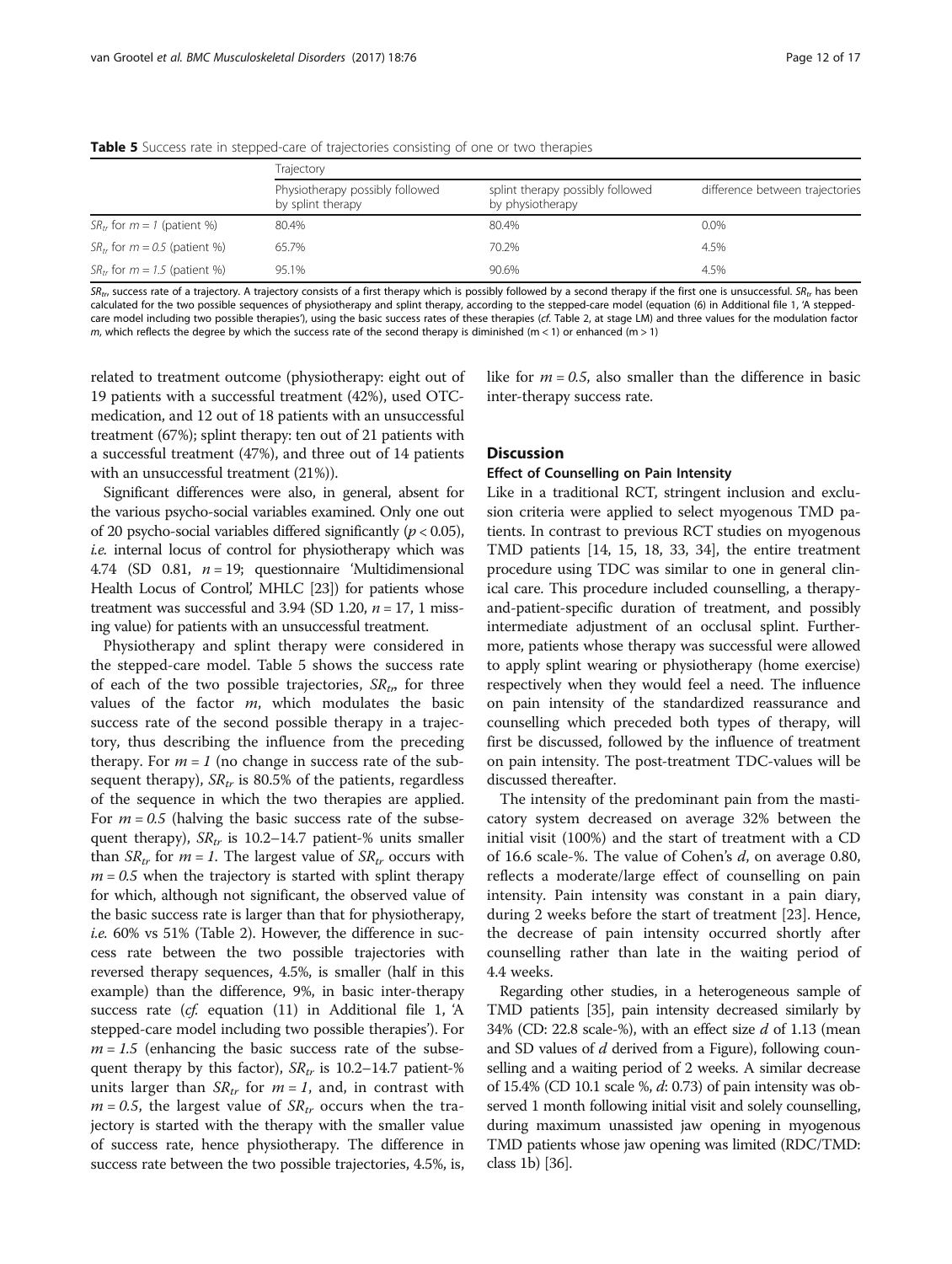Because of a general association with pain and the decrease of pain intensity following counselling, the signs and symptoms of one patient assigned to physiotherapy decreased below the threshold following the initial visit, so that this patient became a dropout. Hence, for patients with a low level of signs and symptoms at the initial visit, treatment may be restricted to counselling and instructing simple stretch and auto-massage techniques. A future application of the TDC-procedure from the initial visit will be of interest to determine objectively for which patients counselling and education will be sufficient to attain functional status.

#### Effect of Treatment on Pain Intensity

Because counselling at the initial visit causes a fast decrease in pain intensity which stabilizes, a further decrease must be due to the applied therapy, rather than to a natural course of the disorder. Cohen's d was 0.86 and 1.39 for physiotherapy and splint therapy respectively. Thus the effect on pain intensity of these therapies which were controlled by the TDC-procedure is large  $(d > 0.80)$ . These  $d$ -values and the CD-values (21.8–27.6 scale-%) are similar to those from previous studies on mainly myogenous TMD patients without overt psychosocial factors, regardless of the type of pain of which the intensity was considered. In these previous studies [[14](#page-16-0), [15, 33, 34](#page-16-0), [37\]](#page-16-0), the effectiveness of either physiotherapy or splint therapy has been examined using a constant treatment duration between 5 and 10 weeks, and treatment was preceded or combined with counselling including reassurance of the patients. Following splint therapy, CD of maximal pain was 23.2 scale-% (final evaluation after 5 weeks, active splint group) [[33](#page-16-0)] and 28.8 scale-% (12 months) [\[14, 15](#page-16-0)] and  $d$  was 0.99 and 1.48 respectively. Following physiotherapy, CD of present pain was 22.5 scale-% for intra-oral physiotherapy alone and 34.9 scale-% for a combination of such physiotherapy and education (12 months) [\[34\]](#page-16-0). In another study on physiotherapy (6 weeks, combined groups) [\[37\]](#page-16-0), CD was 25.4 scale-% for maximal pain and  $d$  was 1.35. The number of treatment visits (10–18) in the previous studies on physiotherapy was similar to the ones in the present study (mean 11.5 visits, SD 2.0). The number of treatment visits for splint therapy was five in the study of Raphael and Marbach [[33](#page-16-0)] which is similar to the mean one in the present study (4.4 visits), and at least two visits in the study of Ekberg et al. [\[15\]](#page-16-0). The number of visits from the previous studies on splint therapy does not include additional visits for a withdrawal of wearing the splint when splint therapy became successful. Treatment durations of 5–10 weeks in these studies are therefore a lower limit of a realistic duration.

The abovementioned findings show that when splint therapy is preceded or combined with counselling including reassuring the patients, this therapy has a large effectiveness which is similar to that of physiotherapy from separate studies. However, without such counselling, there was no effect of splint therapy on pain intensity [[18\]](#page-16-0). Following 3 months of splint therapy (6 visits with only splint control), CD for intensity of spontaneous muscle pain was −2.8 scale-% and Cohen's effect size (ES: ratio between difference in means and baseline SD) was merely −0.14 (negative sign: slight worsening). An effect of solely splint therapy was also lacking for pain intensity during gum chewing [\[18\]](#page-16-0), i.e. CD was 3.4 scale-% and ES was 0.11. The effect of solely counselling and education which was repeated 6 times during 3 months was moderate for intensity of spontaneous muscle pain [\[18](#page-16-0)], i.e. CD was 11.2 scale-% and ES was 0.58 and small for pain intensity during gum chewing (CD: 7.0 scale-%, ES: 0.30). Thus all findings suggest that a synergy occurs between counselling and splint therapy, i.e. absence of counselling blocks the potential effect of splint therapy and/or splint therapy enhances the effect of counselling. Because the effect of a one-time counselling at the initial visit was stabilized in the present study before splint therapy was started, blocking of the effect of splint therapy is probably involved anyhow.

The small/moderate effect of solely counselling during 3 months was reflected in a relatively large VAS-score of intensity of spontaneous muscle pain (30 mm on a 100 mm VAS) or pain following chewing (38 mm) at the end of the program [[18\]](#page-16-0). Such end levels of pain intensity, which are even higher than the mean ones for patients whose treatment was unsuccessful in the present study (Fig. [2](#page-10-0)), are much higher than that of patients with a successful treatment, who have attained functional status (mean pain score < 7 mm; Fig. [2](#page-10-0)). Hence, solely counselling and education will, in general, not be sufficiently effective to attain functional status within a reasonable time. This conclusion is reinforced by findings from another study on myogenous TMD patients (RDC/TMD: class 1b) [[34](#page-16-0)]. Although monthly counselling continuously decreased the intensity of pain at maximum unassisted mouth opening, this intensity was still large following 3 months (43 mm) and 12 months (27 mm). The large effectiveness which was observed for physiotherapy in the present study might in part be due to a repeated education procedure which is inherently part of this type of physiotherapy.

In the present study, Cohen's  $d$  of pain intensity was significantly larger for splint therapy  $(d = 1.39)$  than for physiotherapy  $(d = 0.86)$ , for the entire therapy groups. However, the inter-therapy d-values were similar for the sub-samples of patients whose treatment was successful  $(d = 2.02 - 2.07)$  or unsuccessful  $(d = 0.39 - 0.73)$ . The larger overall *d*-value for splint therapy reflects a value of success rate for splint therapy which, although not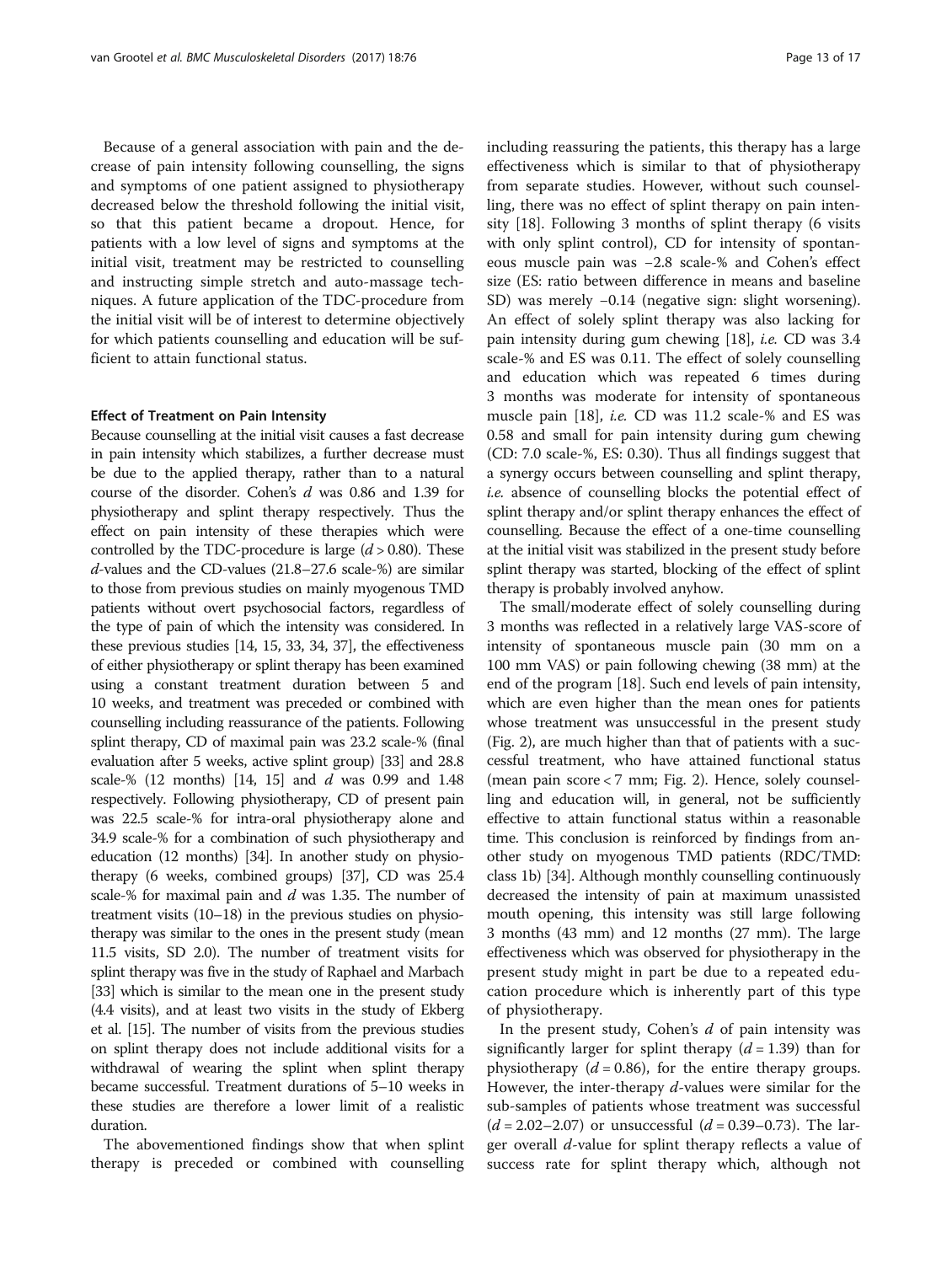significant, was slightly larger than that for physiotherapy (Table [2](#page-9-0)). Thus slightly more patients with a successful treatment and therefore a larger d-value, contribute to the overall d-value of splint therapy.

#### TDC outcome of effectiveness and success rate

Advantages of considering the post-treatment TDC outcome as a measure of effectiveness are an involvement of scores from various signs and symptoms of myogenous TMD rather than from solely pain intensity, and therefore also more statistical power to detect possible inter-therapy differences. The similar mean post-treatment TDC-values for physiotherapy and splint therapy (−0.512– −0.575, Table [3\)](#page-9-0) indicate a similar effectiveness and a large effect size  $(TDC < -0.379)$  for both types of therapy. The posttreatment TDC-values were also similar between both therapies, in subgroups of patients for which treatment was successful or unsuccessful. The post-treatment TDCvalues for patients whose treatment was unsuccessful (−0.200– −0.208) which were larger (less negative) than others, differed nevertheless significantly from zero  $(TDC = 0$ means no change). Thus even in patients whose treatment was unsuccessful, their signs and symptoms improved significantly and similarly for both therapies. The success rate based on post-treatment TDC-values from individual patients is also similar between both therapies, *i.e.* 73–83% in the short-term and 51–60% in the long-term (Table [2\)](#page-9-0).

#### Considerations on Success Rate of Therapies

Patients with mainly basic signs and symptoms of myogenous TMD were selected in the present study. This selection is reflected in mean baseline values of various psycho-social factors which, in general, correspond to a low degree of involvement [[23\]](#page-16-0). Significant differences did, in general, not occur between these baseline values for patients whose treatment became successful or unsuccessful respectively. Only internal locus of control differed for physiotherapy, i.e. patients whose physiotherapy became successful believed more that own health is controlled by their own behaviour than patients whose physiotherapy became unsuccessful. This outcome may be related to the degree of the patients' active participation during physiotherapy. The difference in mean score level was however small, i.e. 9.2% with respect to the mutual mean. Baseline values of age or clinical variables from the present study did also not influence a patient's responsiveness to a therapy. Regardless of the type of therapy, a modest use of OTCmedication (mean: 3–7% of the times of scoring) is not specifically related to any of the two treatment outcomes (successful/unsuccessful). Although larger patient groups are needed for more power in testing frequencies, this finding suggests that such a modest use may have only a small influence on success rate.

Despite a selection of 'basic' myogenous TMD patients, the success rates in the short-term (73–83%) were similar to that reported in text books for TMD in general [\[1](#page-15-0), [38](#page-16-0), [39\]](#page-16-0). The success rates in the long-term (51–60%) were such that a large fraction of the patients, on average 44%, still needed a subsequent treatment, regardless of the type of initial therapy. In contrast to previous studies, profoundly confounding factors which might hamper an improvement in central pain mechanisms, were excluded in the present study. A patient's treatment may therefore become unsuccessful merely because the patient's speed of recovery is intrinsically low. Post-treatment TDC-values indicate that even for patients whose treatment is unsuccessful, their TMD signs and symptoms have improved significantly. This improvement is also reflected as a significant decrease in pain intensity alone. The decrease in pain intensity does not continue beyond the end of treatment, as although not significant, the mean pain intensity was slightly larger at the first post-treatment visit than at the end of treatment about 4 weeks earlier (Fig. [2](#page-10-0)). For patients whose initial therapy is unsuccessful, stepped-care with a subsequent therapy is therefore necessary to attain a further decrease in pain intensity and other signs and symptoms beyond a critically low residual level.

#### Preference of Initial Therapy in Stepped-Care

Our suggestions for an optimal treatment strategy refer to myogenous TMD which is not confounded by overt psychological problems, or severe sleep bruxism (SB) as diagnosed instrumentally [[40](#page-16-0)]. A multi-therapy modality is more appropriate for patients with major psychological problems [[20\]](#page-16-0). An occlusal appliance may still be preferred for active SB [[40\]](#page-16-0), because, apart from reducing SB, further extreme tooth wear is prevented.

In order to assess the outcome of stepped-care from the present study, a single telephone survey was carried out at the end of the project, 1–4 years following the end of a trajectory of 1–2 therapies [\[21](#page-16-0)]. This survey, using the anamnestic questionnaire with eight items from the TDC-procedure (assessing pain intensity by a 0–10 point score), revealed that 93% of all patients had no need for treatment anymore. This success rate for stepped-care corresponds with the mean of the range of overall success rates (91–95%) in the stepped-care model using the basic success rates of physiotherapy and splint therapy, and a value of the modulation factor  $m$  which is larger than one ( $m = 1.5$ ; Table [5\)](#page-11-0). This finding suggests that, regardless of the sequence of physiotherapy and splint therapy, the initial treatment triggers an improvement that, although insufficient for patients whose initial treatment becomes unsuccessful, enhances the success rate of the subsequent treatment.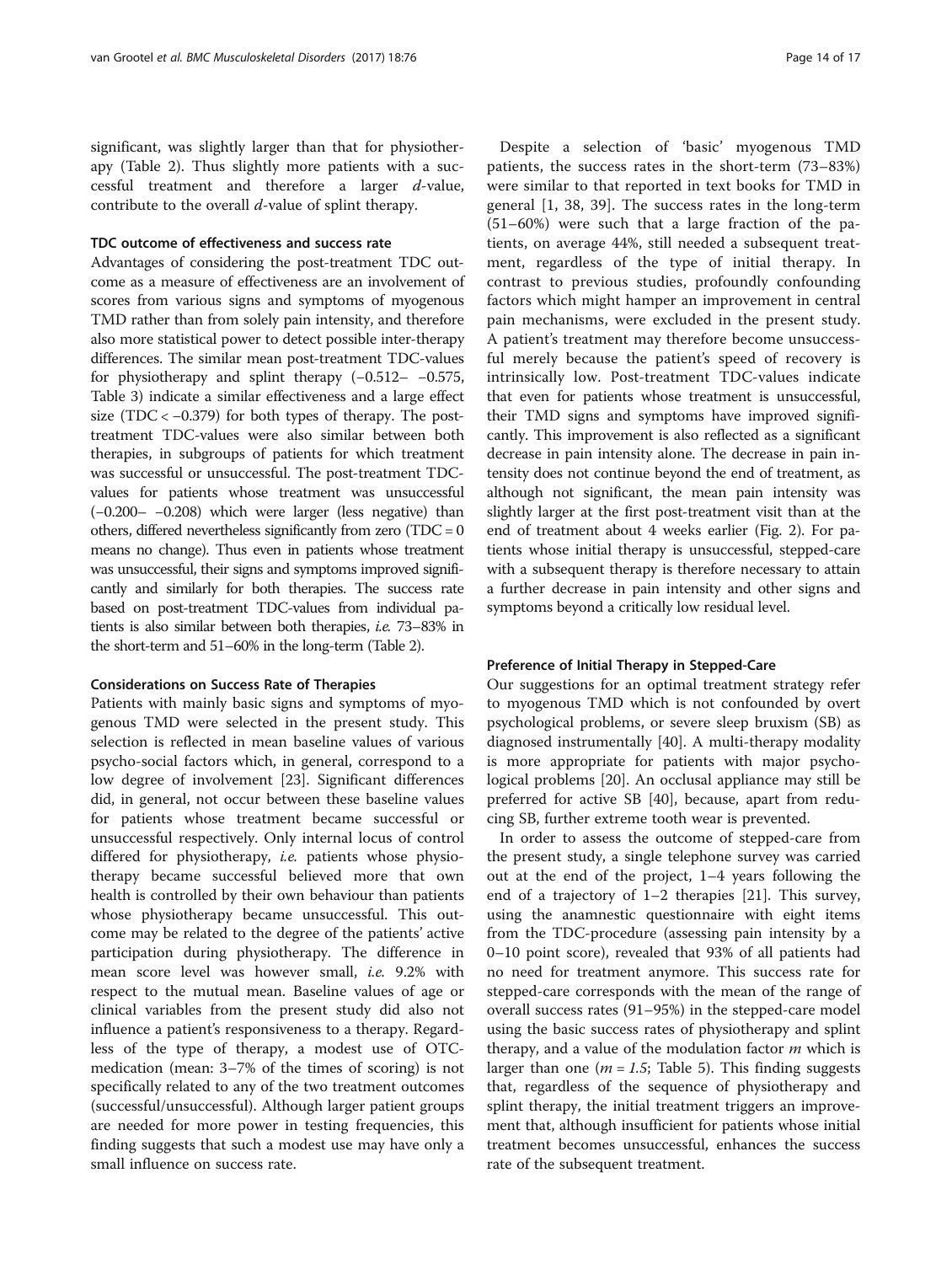Physiotherapy may be preferred as initial therapy over occlusal splint therapy in stepped-care of myogenous TMD, for four reasons. First, with a similar success rate and effectiveness, the duration of physiotherapy is, on average, 10.4 weeks shorter. Hence, patients whose initial physiotherapy is unsuccessful can continue earlier with subsequent treatment thus lowering the risk on a sustained chronicity of pain.

Second, the stepped-care model shows that small and even moderately large inter-therapy differences in basic success rate are not important. The overall success rate of stepped-care does not depend on the therapy sequence, irrespective of any inter-therapy difference in basic success rate, if the success rate of a subsequent therapy is not influenced by the preceding one  $(m=1)$ . For a wide range of *m*-values around  $m=1$  ( $0 < m < 2$ ), the difference in overall success rate between the two possible trajectories is smaller than the inter-therapy difference in basic success rate. Hence, the overall success rate of stepped-care hardly depends on therapy sequence. For basic myogenous TMD, an unsuccessful initial treatment most likely enhances the success rate of the subsequent treatment  $(m \approx 1.5)$ . The largest overall success rate of steppedcare is then even attained by choosing the therapy with the lower basic success rate as the initial therapy, hence physiotherapy.

Third, the same therapeutic techniques of physiotherapy can be applied to decrease pain or pain-related function impairment of other body parts than facial ones, like the neck and shoulders. Pain was not restricted to facial areas in 69% of the patients (Table [1](#page-4-0)). A broader application of physiotherapy might even increase its basic success rate. Fourth, at least in the Netherlands, the costs of a trajectory that starts with physiotherapy, are lower.

Physiotherapy might have a disadvantage, i.e. the number of visits is on average 7.1 larger than for splint therapy. If availability of a physiotherapist is limited, for example for patients living in rural areas, or if patients have limitations of transportation and/or time, splint therapy might still be preferred as initial treatment. However, technology-assisted interventions, including internet-based ones [\[41](#page-16-0), [42\]](#page-16-0), may diminish the disadvantage of physiotherapy. In-person treatment may, at least in part, be replaced by internetassisted treatment.

## Limitations

This study includes some limitations. First, patients with mainly basic signs and symptoms of solely myogenous TMD were selected to facilitate straightforward conclusions on therapy outcome. The prevalence of solely myogenous TMD is low in samples of patients who are referred to a specialized clinic, for example, 4.5% of all TMD patients in a tertiary clinic [[43](#page-16-0)], and 9.0% in the present study where

patients were mainly (85%) referred to a clinic for Special Dental Care. However, this prevalence is much higher in a more general clinic, *i.e.* 39.5% in an outpatient physical therapy practice (myogenous TMD without arthralgia) [\[44](#page-16-0)], and 47.8% in a university dental clinic [[45](#page-16-0)]. The prevalence is also higher, 36.1%, in a community sample of young women (age 19–23 years) [\[46\]](#page-16-0). Hence, the results of the present study are representative for about 40–48% of all TMD patients, i.e. patients who have an age range of 18–65 years (median at about 32 years), and a need of treatment for solely myogenous TMD. This conclusion is reinforced by the finding that the patients from the present study are largely comparable to those with myogenous TMD from previous studies in which selection was less amended (for a detailed discussion, see ref [\[23](#page-16-0)]).

Second, patient groups with placebo treatments or a long waiting period were not included for ethical reasons. Using a placebo group in non-pharmacological studies may be theoretically, methodologically, practically, and ethically unsound [\[47\]](#page-16-0). Regarding a placebo effect of occlusal splint therapy, the effectiveness of a splint which does not cover the teeth but only the palate (palatal splint) is either similar [[12](#page-16-0)], or corresponds in part to the effectiveness of an occlusal splint [[15](#page-16-0), [33](#page-16-0)]. However, occlusal splint therapy and physiotherapy have in common an extensive non-noxious mechanical stimulation of peri-oral and/or intra-oral tissues. A palatal splint also causes mechanical stimulation of intra-oral tissues. Non-noxious mechanical stimulation, hence stimulation of afferent A-β fibres, may relieve pain by modulation of central pain mechanisms [[48](#page-16-0), [49\]](#page-16-0). In order to avoid any stimulation of tissues, a sham laser treatment may be an appropriate placebo treatment. Recording the patients' expectation on improvement will then be useful for assessing the role of this factor in effectiveness of various treatment modalities. Recording this expectation will also solve the third limitation of the present study.

Although a non-treatment group was not included in the present study, two waiting periods of about 4 weeks were present in both treatment modalities, before and after treatment. These waiting periods were long enough to show, in addition with a 2-week-pain diary, that the effect of one-time counselling at the initial visit (all patients) stabilized as well as the effect of an unsuccessful treatment. An initial treatment was stepped up for ethical reasons, when it was unsuccessful at a posttreatment occasion of evaluation. Because the decrease of pain intensity was halted following the end of an unsuccessful initial treatment, it is unlikely that the success rate and the last TDC-value would have altered by a spontaneous improvement if a follow-up of 1 year were completed. In a study using a waiting list of 1 year [\[34](#page-16-0)], intensity of various types of pain did not change in myogenous TMD patients.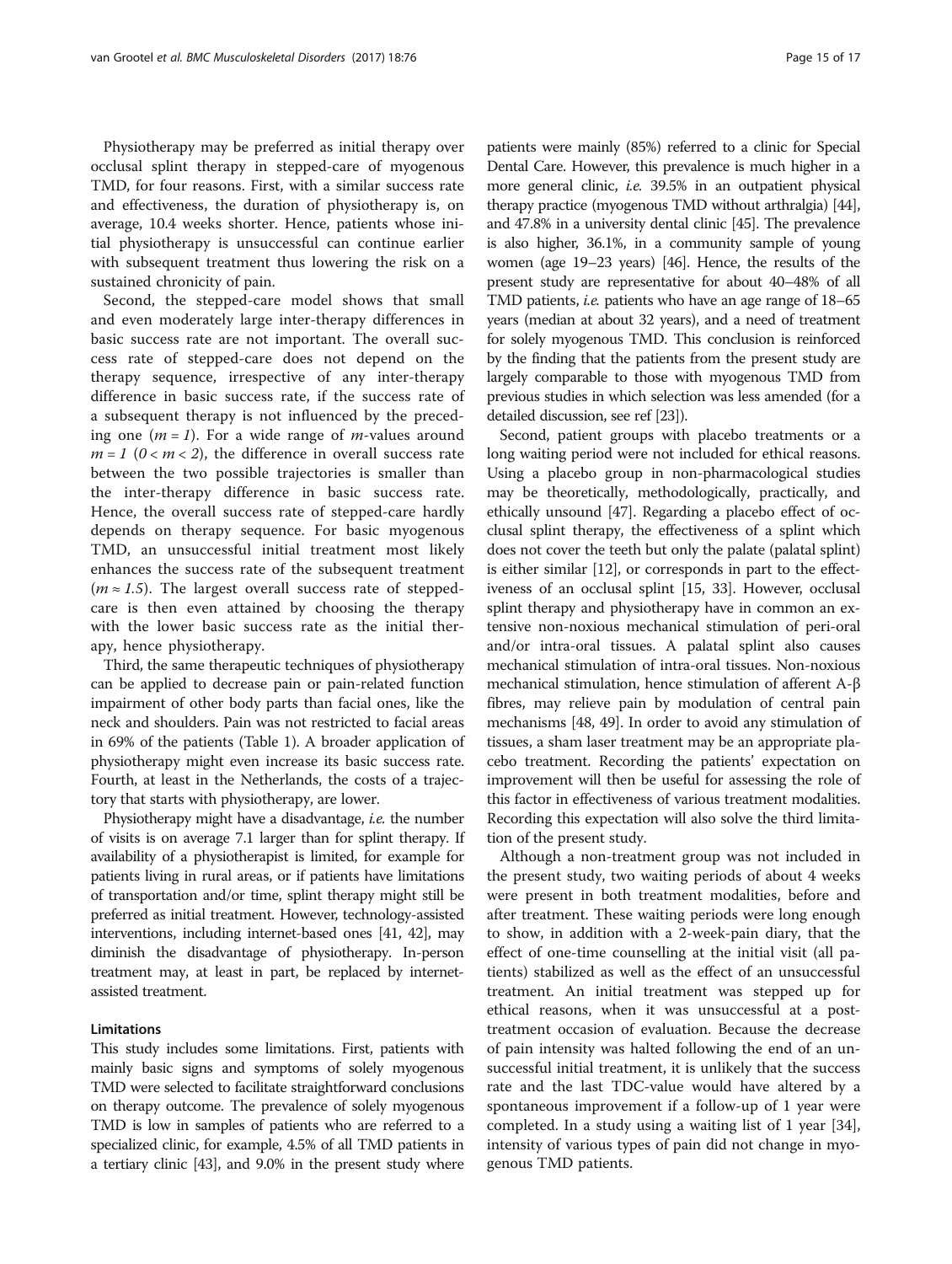<span id="page-15-0"></span>Bias by regression to the mean is avoided by using TDC-values as outcome parameter [\[19](#page-16-0)]. TDC is therefore useful in future research to examine changes of all pronounced signs and symptoms during all phases, thus from the initial visit up to the end of a possible second treatment of a trajectory.

## Conclusions

Physiotherapy and occlusal splint therapy have similar success rates and effectiveness. Because the duration of physiotherapy is on average 10.4 weeks shorter than that of splint therapy, physiotherapy may be preferred as initial therapy over occlusal splint therapy in stepped-care of basic myogenous TMD which is not confounded by major psychological problems or severe active sleep bruxism. Patients whose initial physiotherapy is unsuccessful can then continue earlier with subsequent treatment. The steppedcare model reinforces the conclusion on therapy preference as the overall success rate of stepped-care in which possibly two successive therapies are involved, hardly depends on therapy sequence.

## Additional files

[Additional file 1:](dx.doi.org/10.1186/s12891-017-1404-9) Appendix. Threshold of signs and symptoms. Post-hoc power analysis on measures of effectiveness. Two-way ANOVA statistical analysis for pain intensity. Rules for progressing and ending splint therapy. Rules for progressing and ending physiotherapy. A stepped-care model including two possible therapies. (PDF 86 kb)

[Additional file 2:](dx.doi.org/10.1186/s12891-017-1404-9) Dataset. Dataset related to Tables 1-4. (XLSX 1434 kb)

#### Abbreviations

ANOVA: Analysis of variance; CD: Clinical difference; CID: Clinically important difference; d: Cohen's difference (measure of effect size); EM: End measurement of treatment outcome at the first post-treatment visit; E-Tx: End of treatment; I: Initial visit; LM: Last measurement of treatment outcome at the last post-treatment visit; m: Modulation factor in the stepped-care model; NS: Non-significant; OTC medication: Over-the-counter medication; Ph-Tx: Physiotherapy; RCT: Randomized controlled trial; RDC/TMD: Research diagnostic criteria for temporomandibular disorders; SB: Sleep bruxism; SD: Standard deviation; SDD: Smallest detectable difference; Sp-Tx: Occlusal splint therapy; SR: Success rate;  $SR<sub>tr</sub>$ : Success rate of a trajectory of 1–2 therapies in the stepped-care model; St-Tx: Start of treatment; STx: Successful treatment; TDC: Treatment duration control; TMD: Temporomandibular disorders; Tx: Treatment; UTx: Unsuccessful treatment; VAS: Visual analogue scale

#### Acknowledgments

We acknowledge the contribution of the clinicians M. Gerrits, Dr. F.M.C. van Kampen, Dr. H. Lambert, Dr. A.M. Lobbezoo-Scholte, A.W.J.M. van Maarsseveen, Dr. A. Manschot, Dr. L.W. Olthoff, E.A.M. Starmans, Dr. M.H. Steenks, Dr. H.R. Sulkers, Dr. A. Visser, Dr. F.H. van der Vijgh, J. van der Wal and Dr. A. de Weijer.

#### Funding

The study was, more than 5 years ago, financially supported by the 'Ziekenfondsraad, Ontwikkelingsgeneeskunde' (Health Care Board, Dept. of Developmental Medicine) in the Netherlands, a non-profit governmental organization. The authors were independent in designing the study, interpreting the data, and writing this publication.

#### Availability of data and materials

More information on the study can be found as an Appendix in the supporting file, Additional file 1. Furthermore, the primary raw data can be found in

Additional file 2, in which the patient data have been de-identified and are presented in a machine-readable format. Additional file 1: Appendix (PDF 86 kb) Additional file 2: Dataset (XLSX 1434 kb).

#### Authors' contributions

RG was the 'investigator' in the RCT, collected the data, performed data analysis, and helped interpreting the results and drafting the manuscript. RB helped in designing the study and supervised and participated in screening of the patients before intake. DW helped in data interpretation and in revising the manuscript. HG conceptualized and designed the study, secured funding for the study, contributed to the data analysis and drafted the manuscript. All authors have read and approved the final manuscript.

#### Competing interests

The authors declare that they have no competing interests.

#### Consent for publication

Not applicable.

#### Ethics approval and consent to participate

The study was carried out in compliance with the Helsinki Declaration, and approved by the University Ethics Committee and the Board of Developmental Medicine in the Netherlands (reference: OG/93/002). Eligible patients have given their informed consent to participate.

#### Author details

<sup>1</sup>Meander Medical Centre, Amersfoort, The Netherlands. <sup>2</sup>Sleen, The Netherlands. <sup>3</sup>Department of Oral Implantology and Prosthetic Dentistry, Academic Centre for Dentistry Amsterdam (ACTA), VU University and University of Amsterdam, Amsterdam, The Netherlands. <sup>4</sup> Department of Otorhinolaryngology and Head & Neck Surgery, University Medical Centre Utrecht, Utrecht, The Netherlands. <sup>5</sup>The Dental School, University of Dundee, Park Place, Dundee DD1 4HR, Scotland, UK.

### Received: 14 July 2016 Accepted: 14 January 2017 Published online: 10 February 2017

#### References

- 1. Okeson JP. Orofacial pain: guidelines for assessment, classification, and management. The American Academy of Orofacial Pain. Illinois: Quintessence; 1996.
- 2. Dworkin SF, LeResche L. Research diagnostic criteria for temporomandibular mandibular disorders: review, criteria, examinations and specifications, critique. J Craniomandib Disord. 1992;6:301–55.
- 3. Diatchenko L, Nackley AG, Slade GD, Fillingim RB, Maixner W. Idiopathic pain disorders – Pathways of vulnerability. Pain. 2006;123:226–30.
- 4. Benoliel R, Svensson P, Eliav E. Pathophysiology of masticatory myofascial pain. In: Greene CS, Laskin DM, editors. Treatment of TMDs: bridging the gap between advances in research and clinical patient management. Illinois: Quintessence; 2013. p. 17–32.
- 5. Dubner R, Ren K, Sessle BJ. Sensory mechanisms of orofacial pain. In: Greene CS, Laskin DM, editors. Treatment of TMDs: bridging the gap between advances in research and clinical patient management. Illinois: Quintessence; 2013. p. 3–16.
- 6. Tracey I, Patrick W, Mantyh PW. The cerebral signature for pain perception and its modulation. Neuron. 2007;55:377–91.
- 7. Ebrahim S, Montoya L, Busse JW, Carrasco-Labra A, Guyatt GH. The effectiveness of splint therapy in patients with temporomandibular disorders. A systematic review and meta-analysis. JADA. 2012;143:847–57.
- 8. Lobbezoo F, van der Glas HW, van Kampen FMC, Bosman F. The effect of an occlusal stabilization splint and the mode of visual feedback on the activity balance between jaw-elevator muscles during isometric contraction. J Dent Res. 1993;72:876–82.
- 9. Chandu A, Suvinen TI, Read PC, Borromeo GL. The effect of an interocclusal appliance on bite force and masseter electromyography in asymptomatic subjects and patients with temporomandibular pain and dysfunction. J Oral Rehab. 2004;31:530–7.
- 10. Dao TT, Lavigne GJ. Oral splints: the crutches for temporomandibular disorders and bruxism? Crit Rev Oral Biol Med. 1998;9:345–61.
- 11. Schindler HJ, Svensson P. Myofascial Temporomandibular Disorder pain: pathophysiology and management. In: Türp JC, Sommer C, Hugger A,